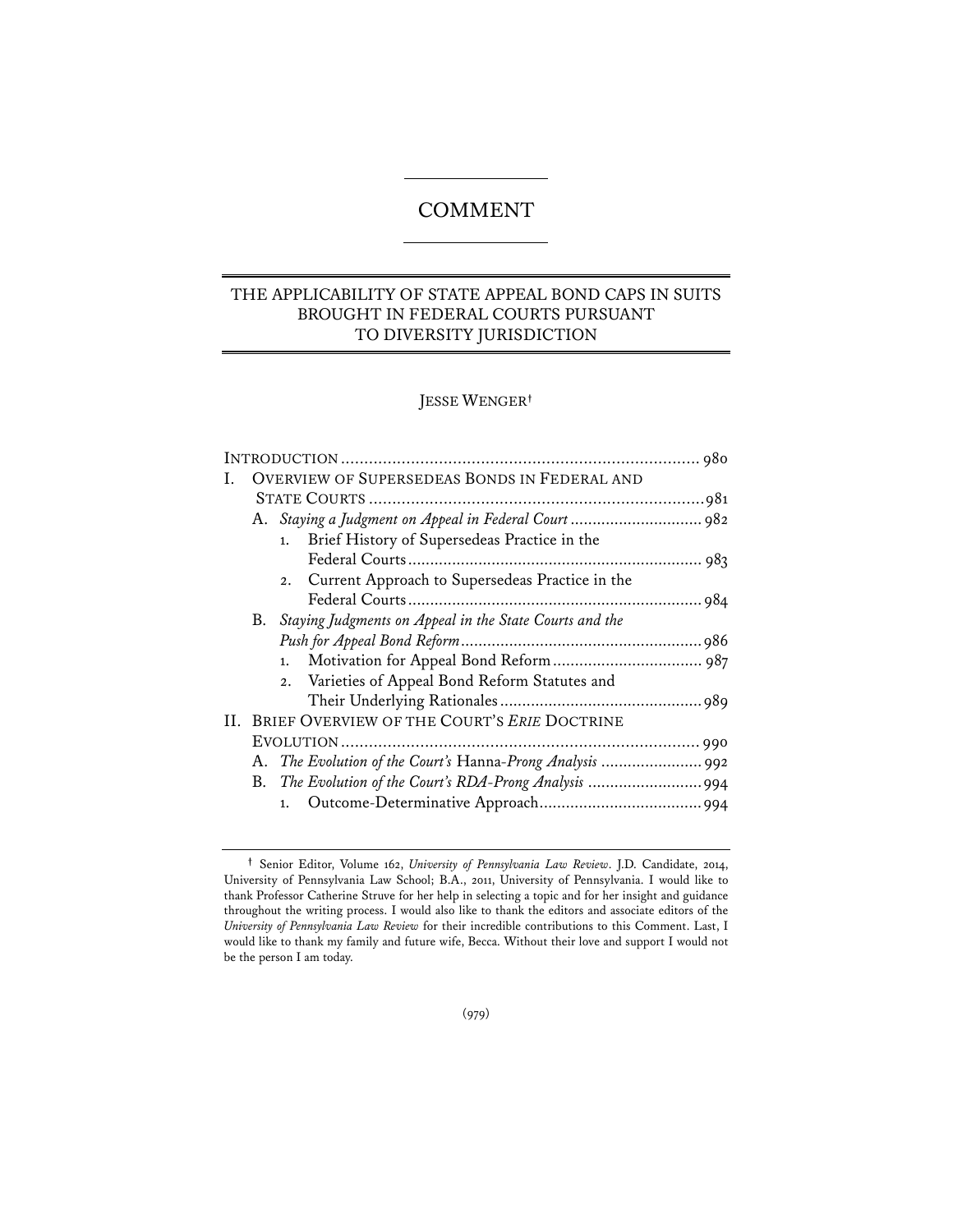| Federal-State Interest-Balancing Approach  995<br>2.        |
|-------------------------------------------------------------|
| Modified Outcome-Determinative Approach996<br>3.            |
| $\boldsymbol{4}$ .                                          |
| <b>III. APPLYING THE ERIE DOCTRINE TO STATE APPEAL BOND</b> |
| REFORM STATUTES AND FEDERAL RULE OF CIVIL                   |
|                                                             |
| A. Hanna-Prong Analysis of Rule 62(d) and State Appeal Bond |
|                                                             |
| State Appeal Bond Reform Statutes Do Not Affect<br>1.       |
|                                                             |
| Appeal Bond Caps and Judicial Discretion 1000<br>2.         |
| $\mathcal{R}$ .                                             |
| B. RDA-Prong Analysis of Rule 62(d) and State Appeal Bond   |
|                                                             |
| 1.                                                          |
| Byrd Balancing of State and Federal Interests 1007<br>2.    |
|                                                             |

980 *University of Pennsylvania Law Review* [Vol. 162: 979

#### **INTRODUCTION**

Since 2000, forty-one states have passed appeal bond reform statutes, a tort reform measure that, in some shape or form, caps the amount of a supersedeas bond a defendant must secure in order to stay the execution of a judgment while pursuing an appeal.**<sup>1</sup>** The state statutes vary widely in their operation, but their underlying goal is to protect a defendant's right to appeal massive damages awards without putting himself in dire financial straits just to secure a sufficient supersedeas bond.**<sup>2</sup>** Prior to the wave of reform beginning in 2000, state courts often required a bond in the amount of the full judgment plus costs and interest, which could be prohibitively

**<sup>1</sup>** The terms "supersedeas bond" and "appeal bond" are often confused. A supersedeas bond is what a defendant must obtain to secure the judgment and prevent the plaintiff from collecting the judgment while the case is on appeal. *See* FED. R. CIV. P. 62(d). In contrast, an appeal bond secures the appellant's costs on appeal. *See* FED. R. APP. P. 7; *see also* Doug Rendleman, *A Cap on the Defendant's Appeal Bond?: Punitive Damages Tort Reform*, 39 AKRON L. REV. 1089, 1096 n.25 (2006) (noting that, although professional usage during the tort reform debates has combined the terms "supersedeas bond" and "appeal bond," the two have different technical meanings). Because the movement to reform state supersedeas bond statutes has largely used the term "appeal bond" instead of "supersedeas bond," scholars use the terms interchangeably, as does this Comment. *See id.*

**<sup>2</sup>** *Cf.* MONT. CODE ANN. § 25-12-103 (2013) (instituting an appeal bond cap "in order to ensure that financial considerations do not adversely impact the right of appeal"). *But see* Rendleman, *supra* note 1, at 1143-49 (arguing that appeal bond caps support a defendant's right to appeal, but noting that this argument was not thoroughly discussed in many state legislatures passing the early appeal bond reform statutes).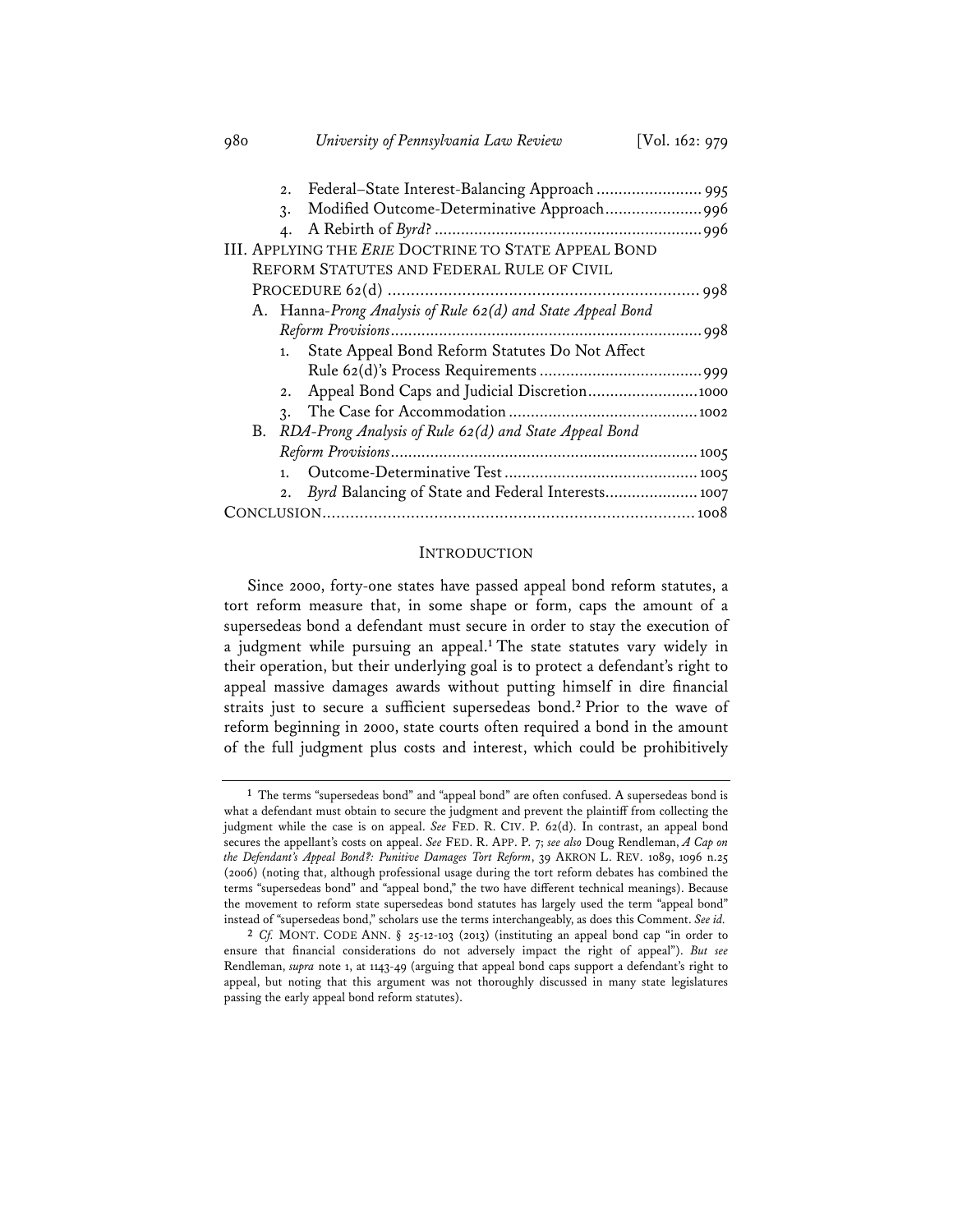expensive if the verdict was for hundreds of millions—or billions—of dollars.**<sup>3</sup>** This Comment addresses whether state statutes capping supersedeas bond amounts are applicable in federal courts exercising diversity jurisdiction, or whether such statutes conflict with Federal Rule of Civil Procedure (FRCP) 62(d)—the rule governing postjudgment stays pursuant to supersedeas bonds.

Section I.A begins with a discussion of the origins and evolution of supersedeas practice in the federal courts. Section I.B continues with an explanation of why tort reformers pushed for appeal bond reform and describes the approaches that various states currently take toward supersedeas practice. Part II provides a brief summary of the evolution of the *Erie***<sup>4</sup>** doctrine. Finally, Part III evaluates the applicability of state appeal bond reform statutes in federal courts exercising diversity jurisdiction, in light of the Court's *Erie* jurisprudence. This Comment concludes that federal courts should interpret Rule 62(d) as not entirely covering the issue of how much a defendant must secure by supersedeas bond in order to stay execution of a judgment during appeal. Rather, federal courts should go on to apply *Erie* and its progeny in deciding this issue. Under a traditional *Erie* analysis, however, the applicability of appeal bond reform statutes is not likely to be deemed outcome-determinative. Yet, if a court were to accept the argument that the applicability of appeal bond caps is an outcomedeterminative decision because such caps sufficiently alter the settlement landscape, then balancing the state's interest in capping appeal bonds with the federal interest in applying Rule  $62(d)$  leads to the conclusion that federal courts sitting in diversity should apply the state statutes capping appeal bonds.

# I. OVERVIEW OF SUPERSEDEAS BONDS IN FEDERAL AND STATE COURTS

When a defendant in a civil suit is held liable for monetary damages following an adverse judgment, he has several options for obtaining review of the verdict. A defendant may, for example, seek a new trial or review of the judgment in the trial court,**<sup>5</sup>** or he may seek appellate review if his postverdict motions prove unsuccessful.**<sup>6</sup>** This Comment focuses on the circumstances

**<sup>3</sup>** *See infra* notes 29-35 and accompanying text. **4** Erie R.R. v. Tompkins, 304 U.S. 64 (1938).

**<sup>5</sup>** FED. R. CIV. P. 59(a), (e).

**<sup>6</sup>** *See* 28 U.S.C. § 1291 (2006) (granting the United States Courts of Appeal jurisdiction to hear appeals from final decisions of the United States District Courts).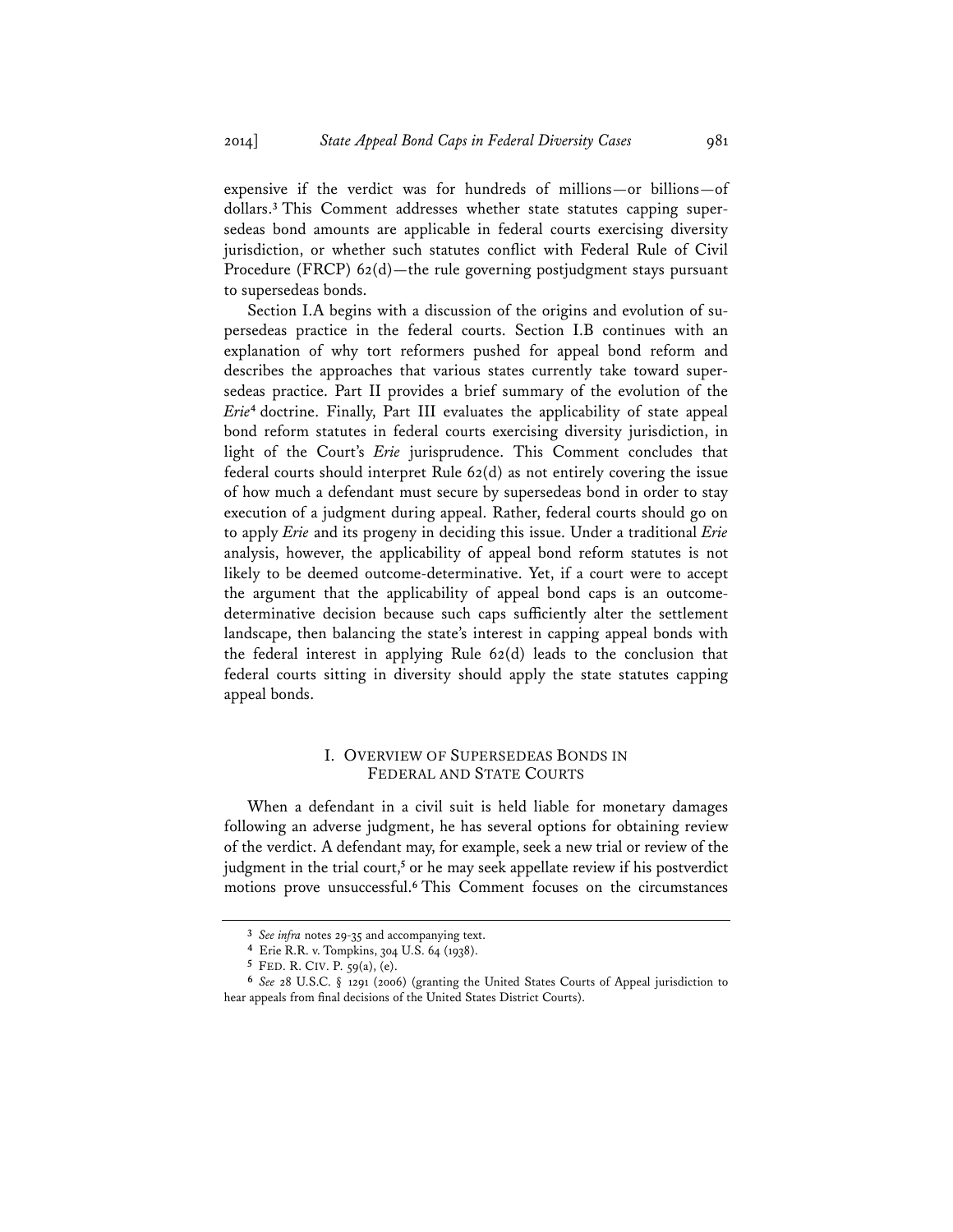surrounding an *appeal* of an adverse judgment. When a defendant seeks to avail himself of the appellate process to review the verdict and damages award, the parties are confronted with a problem: the judgment debtor (the losing defendant) does not want to pay the award before the appellate review process is complete, while the judgment creditor (the winning plaintiff ) wants to collect the judgment without delay. The procedural solution to this conflict of interest has been to stay execution of the judgment, usually conditioned on the judgment debtor posting a supersedeas bond or otherwise securing the judgment until the final disposition of the defendant's appeal.**<sup>7</sup>** The supersedeas bond serves to "preserve the status quo while protecting the non-appealing party's rights pending appeal."**<sup>8</sup>** The supersedeas bond maintains the status quo by allowing the defendant to stay enforcement of the judgment, thereby allowing the defendant to avoid the risk of having to pursue the plaintiff and seek restitution if the appeal is successful, while simultaneously securing the monetary award for the plaintiff in the event the appeal is unsuccessful.**<sup>9</sup>**

#### A. *Staying a Judgment on Appeal in Federal Court*

In the federal courts, FRCP 62 governs the stay of proceedings to enforce a judgment. While Rule 62(a) generally affords judgment debtors an automatic fourteen-day stay after entry of an adverse judgment and Rule 62(b) gives the trial judge the discretion to stay any enforcement proceeding pending the disposition of certain postverdict motions, it is Rules 62(d) and Rule 62(f) that govern stays during the pendency of an appeal. Rules 62(d) and 62(f) are the two primary alternatives the Federal Rules provide for the

**<sup>7</sup>** *See* Rendleman, *supra* note 1, at 1094, 1097 (discussing the competing goals that appeal bonds serve—they help preserve the defendant's right to appeal while assuring the plaintiff that payment is available and that the appeal was not entirely frivolous, since the defendant must pay a bond premium); *see also* FED. R. CIV. P. 62(d), (f) (providing that an appellant can obtain a stay either by posting a supersedeas bond or without posting a bond whenever a stay would be available according to state law and provided that Rule 62(f)'s other requirements are met); Acevedo-García v. Vera-Monroig, 296 F.3d 13, 17 (1st Cir. 2002) (describing the two ways in which stays are ordinarily sought—that is, under Rule 62(d) or 62(f)); Fed. Prescription Serv., Inc. v. Am. Pharm. Ass'n, 636 F.2d 755, 757-58 (D.C. Cir. 1980) (finding that a district court may, in its sound discretion, authorize unsecured or undersecured stays in appropriate cases, such as where an appellant provides assurances or other adequate security).

**<sup>8</sup>** Poplar Grove Planting & Ref. Co. v. Bache Halsey Stuart, Inc., 600 F.2d 1189, 1190-91 (5th Cir. 1979).

**<sup>9</sup>** *See* Rendleman, *supra* note 1, at 1098-99 (explaining that appeal bonds are attractive because a plaintiff can collect directly from the appeal bond should the judgment be affirmed while a defendant would not have to give up valuable assets and subsequently sue for restitution should the appellate court reverse); *Poplar Grove*, 600 F.2d at 1191 (same).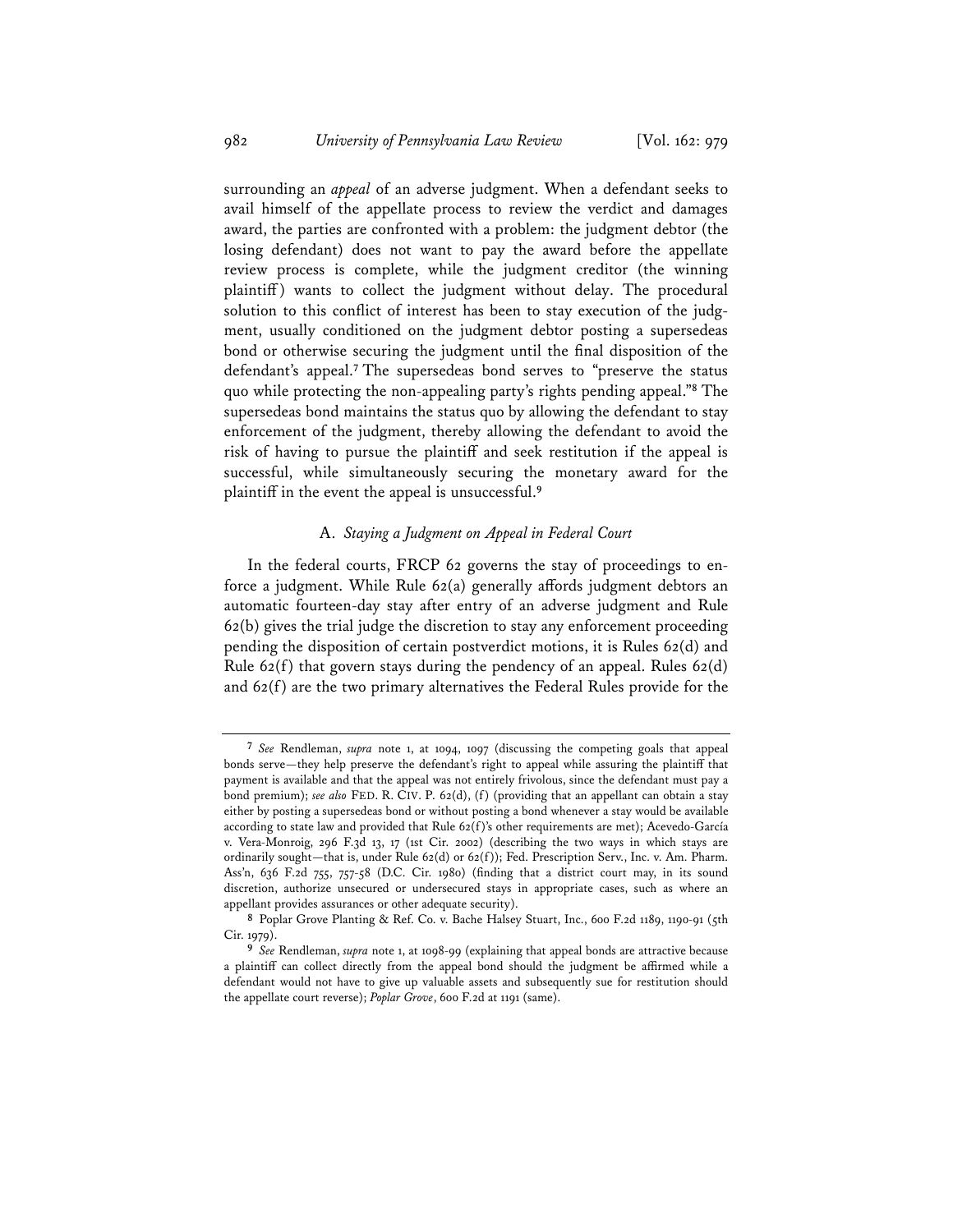stay of monetary judgments pending appeal.**<sup>10</sup>** Rule 62(f) provides that "[i]f a judgment is a lien on the judgment debtor's property under the law of the state where the court is located, the judgment debtor is entitled to the same stay of execution the state court would give."**<sup>11</sup>** If a judgment debtor is able to meet the requirements of  $62(f)$ , including the conditions required by state law for a stay of execution, the district court must grant the stay.**<sup>12</sup>** Alternatively, Rule 62(d), the primary focus of this Comment, automatically stays a monetary judgment once the judgment debtor posts an appropriate supersedeas bond.**<sup>13</sup>** However, it is important to note that a defendant's appeal is not dependent upon obtaining a supersedeas bond. A defendant can always appeal a verdict from the district court without meeting any of Rule 62's requirements. In that scenario, the judgment creditor can move to collect the judgment as soon as the fourteen-day automatic stay has elapsed.**<sup>14</sup>**

#### 1. Brief History of Supersedeas Practice in the Federal Courts

The federal court system has incorporated supersedeas practice since the Judiciary Act of 1789.**<sup>15</sup>** Before the adoption of the Federal Rules of Civil Procedure in 1938, the rules and procedures for obtaining a stay upon appeal were codified by statute.**<sup>16</sup>** Present-day Rules 62(d) and 62(f) are substantively the same as the versions contained in the original 1938 edition of the Rules. Rule 62, however, does not "precisely define the amount and conditions of a supersedeas bond."**<sup>17</sup>** The original version of the

**<sup>16</sup>** *See* 28 U.S.C. § 841 (1934) (repealed 1948) (providing a stay of execution where judgments are liens on the property of a defendant, which was later adopted by Rule 62(f)); 28 U.S.C. § 874 (1934) (repealed 1948) (allowing the defendant to obtain a supersedeas bond to stay enforcement of a judgment pending appeal, which was later adopted by Rule 62(d)).

**<sup>17</sup>** Poplar Grove Planting & Ref. Co. v. Bache Halsey Stuart, Inc., 600 F.2d 1189, 1191 (5th Cir. 1979).

**<sup>10</sup>** *E.g.*, *Acevedo-García*, 296 F.3d at 17. **11** FED. R. CIV. P. 62(f).

**<sup>12</sup>** *Acevedo-García*, 296 F.3d at 17.

**<sup>13</sup>** *Id.*; *see also* FED. R. CIV. P. 62(d) ("If an appeal is taken, the appellant may obtain a stay by supersedeas bond . . . ."). **<sup>14</sup>** *See Acevedo-García*, 296 F.3d at 17 (pointing out that plaintiffs are free to seek execution of

their judgments if a stay has not been granted on any ground).

**<sup>15</sup>** *See* Act of Sept. 24, 1789, § 23, 1 Stat. 73, 85; *see also* Hovey v. McDonald, 109 U.S. 150, 159 (1883) ("To remedy the inconveniences that arose from an immediate issue of execution before the appellate proceedings could be perfected, the original judiciary act of 1789 provided . . . that no execution shall issue upon judgments in the courts of the United States, where a writ of error may be a supersedeas, until the expiration of ten days after the judgment."); *In re* Fed. Facilities Realty Trust, 227 F.2d 651, 654 (7th Cir. 1955) (explaining that supersedeas practice "is a creature of statutory origin," which existed "[f]rom the inception of the federal judiciary").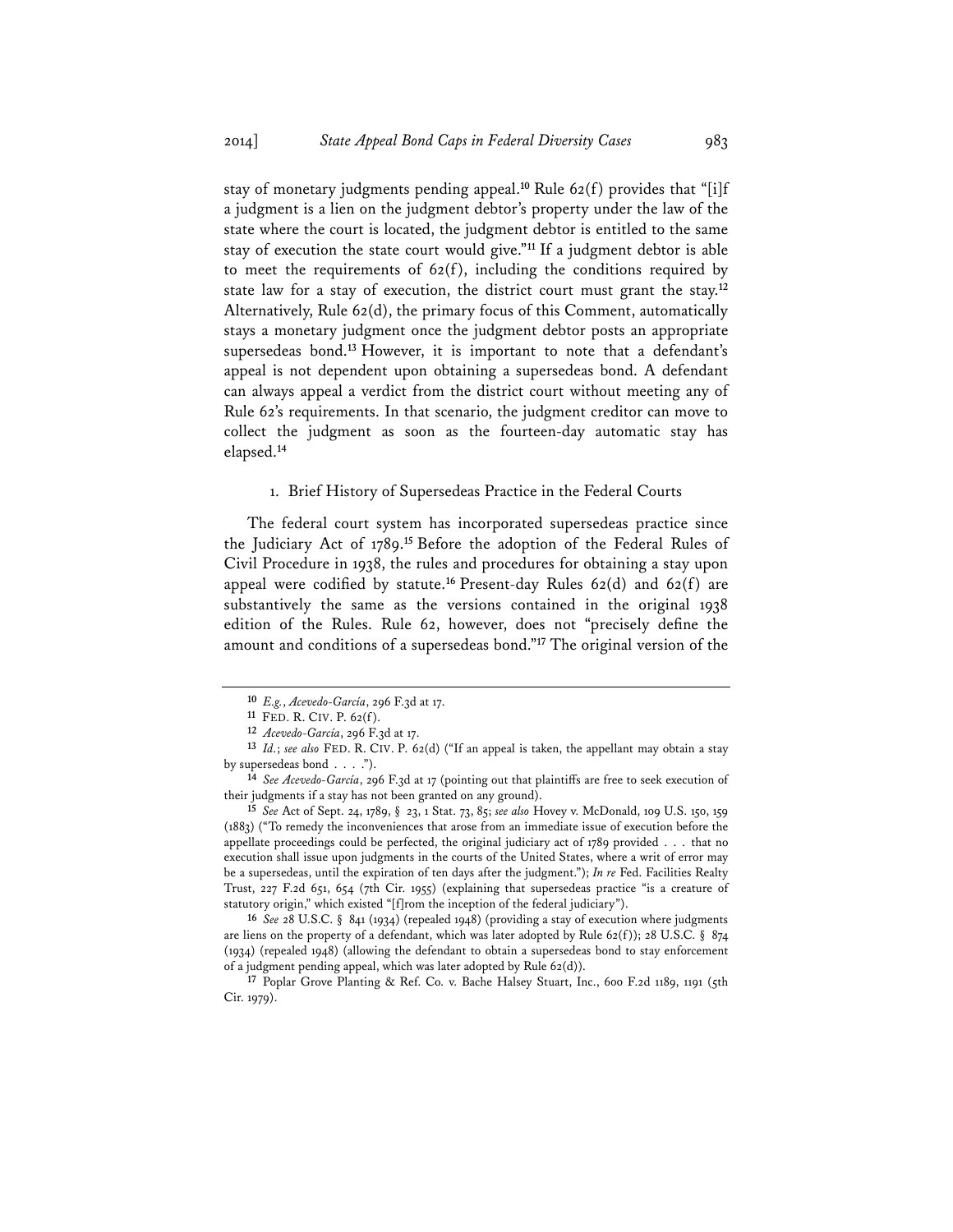Rules filled this gap with Rule 73(d), which, in relevant part, directed that when a defendant obtained a supersedeas bond to stay the enforcement of a monetary judgment

the amount of the bond shall be fixed at such sum as will cover the whole amount of the judgment . . . , costs on the appeal, interest, and damages for delay, unless the court after notice and hearing and for good cause shown fixes a different amount or orders security other than the bond.**<sup>18</sup>**

When the Federal Rules of Appellate Procedure (FRAP) became effective in 1968, FRAP 8 abrogated and supplanted FRCP 73.**<sup>19</sup>** However, the rulemakers neither amended FRCP 62 to include the substance of former FRCP 73(d) nor wrote FRAP 8 to contain the detail of the rule it supplanted.**<sup>20</sup>** Without FRCP 73(d) directing courts regarding the sufficiency of a supersedeas bond, the federal courts were left to decide the amount a defendant had to secure via supersedeas bond in order to receive a stay under FRCP 62(d).

#### 2. Current Approach to Supersedeas Practice in the Federal Courts

After the Federal Rules of Appellate Procedure supplanted former FRCP 73, the federal courts first had to decide whether posting a supersedeas bond would be a procedural requirement for obtaining a stay pursuant to FRCP 62(d). Former Rule  $73$ (d) had explicitly provided for a stay by "security other than the bond" if a defendant could show good cause,**<sup>21</sup>** but Rule 62(d) simply states that the "appellant may obtain a stay by supersedeas bond." **<sup>22</sup>** While some courts viewed the supersedeas bond as a necessary condition for obtaining a stay under Rule 62(d),**<sup>23</sup>** most courts took the position that Rule 62(d) provided a stay as a matter of right if a defendant posted a supersedeas bond but retained the discretion to allow for unsecured stays or stays secured by alternative means.**<sup>24</sup>**

**<sup>18</sup>** FED. R. CIV. P. 73(d), 383 U.S. 1061-62 (1966) (abrogated and supplanted 1968).

**<sup>19</sup>** Fed. Prescription Serv., Inc. v. Am. Pharm. Ass'n, 636 F.2d 755, 758-59 (D.C. Cir. 1980). **<sup>20</sup>** *Id.*

**<sup>21</sup>** FED. R. CIV. P. 73(d), 383 U.S. 1062 (1966) (abrogated and supplanted 1968).

**<sup>22</sup>** FED. R. CIV. P. 62(d).

**<sup>23</sup>** *See Fed. Prescription Serv.*, 636 F.2d at 757 n.3 (citing cases holding that a supersedeas bond is required to grant a stay under the Federal Rules of Civil Procedure).

**<sup>24</sup>** *See id.* at 757-58 (rejecting the view that a supersedeas bond is required to stay collection of a judgment on appeal and holding that the district court has discretion to accept less secure means); *see also* Hurley v. Atl. City Police Dep't, 944 F. Supp. 371, 374 (D.N.J. 1996) (citing numerous circuit court decisions holding that district courts have the discretion to allow unsecured stays).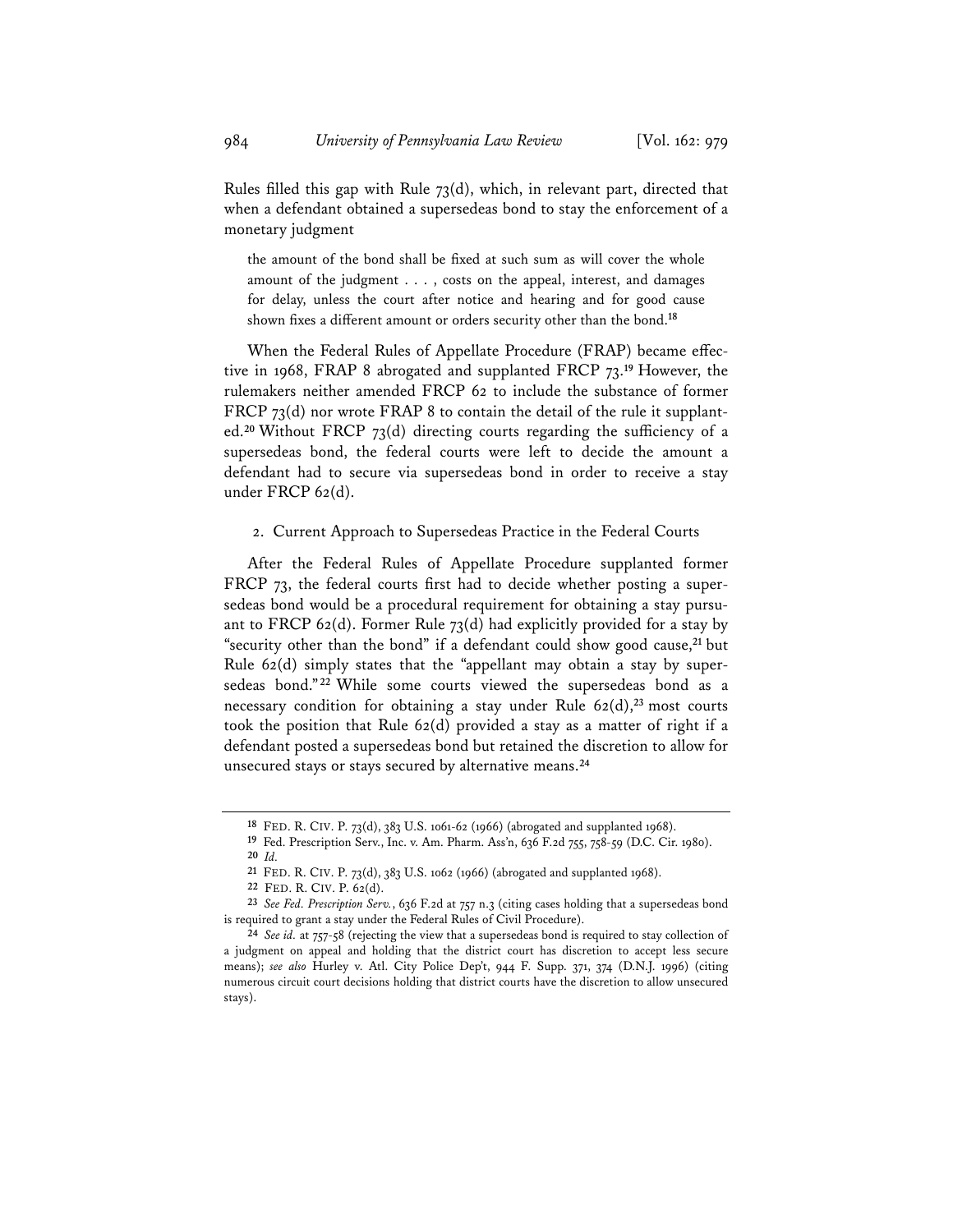Next, the federal courts needed to determine the amount of the judgment a defendant would have to secure by supersedeas bond when pursuing a stay as a matter of right under Rule 62(d). Again, the prevailing view in the federal courts has been to follow the directive contained in former Rule  $73(d)$  and to require a supersedeas bond in the amount of the full judgment plus costs and interest while giving the district courts discretion to set the bond at a lower amount if an appellant shows good cause.**<sup>25</sup>** Many jurisdictions across the nation have explicitly provided for this method of calculating the amount of a supersedeas bond in their local court rules.**<sup>26</sup>**

Judges have considered various factors when faced with a judgment debtor's motion to either forego the supersedeas bond requirement in its entirety, reduce the amount required for the supersedeas bond, or allow an alternative form of security to obtain a stay. These factors include the following: (1) the defendant's financial position and a bond's threat to the defendant's solvency; (2) the confidence the district court has in the defendant's ability to pay the judgment; (3) the extent to which posting the bond would be impracticable or impossible; (4) the harm to the defendant if a stay were not granted;  $(5)$  the availability of alternative security arrangements that could protect the appellee; (6) the anticipated length of the appeal process; (7) the ability of the defendant to remain solvent throughout the appeal; and (8) the merits of the defendant's appeal.**<sup>27</sup>** Nevertheless, some federal courts have refused to depart from their standard requirement of demanding a supersedeas bond in the amount of the entire judgment, even in the face of a defendant's insolvency.**<sup>28</sup>** These courts have generally

**<sup>25</sup>** *See* Strong v. Laubach, 443 F.3d 1297, 1299 (10th Cir. 2006) (recognizing that district courts have the discretion to set the amount of the supersedeas bond lower than the full amount of the judgment); Texaco Inc. v. Pennzoil Co., 784 F.2d 1133, 1154-55 (2d Cir. 1986) (looking to "equitable principles" to determine the adequate security needed to grant a stay, which may be less than the amount of the full judgment "when the creditor's interest . . . would not be unduly endangered"), *rev'd on other grounds*, 481 U.S. 1 (1987); *Fed. Prescription Serv.*, 636 F.2d at 758 (citing authorities holding that courts can take into account financial hardship and alternative assurances of payment when setting the required supersedeas bond amount); Poplar Grove Planting & Ref. Co. v. Bache Halsey Stuart, Inc., 600 F.2d 1189, 1191 (5th Cir. 1979) (allowing the district court to require less than a full security supersedeas bond if the judgment debtor can demonstrate reasons for doing so).

**<sup>26</sup>** *See, e.g.*, S.D. FLA. R. 62.1(a) (requiring the full amount of the judgment plus ten percent); E.D. LA. R. 62.2 (judgment plus twenty percent); D. MASS. R. 62.2 (judgment plus ten percent); N.D. TEX. R. 62.1 (judgment plus twenty percent).

**<sup>27</sup>** 2 Joseph M. McLaughlin, McLaughlin on Class Actions: Law and Practice § 7:19 (10th ed. 2013); *see also* Rendleman, *supra* note 1, at 1100 (providing a list of "good cause" factors that might move a federal judge "to dispense with an appeal bond or to set a lower bond").

**<sup>28</sup>** *See, e.g.*, *Hurley*, 944 F. Supp. at 377-78 (declining to waive or modify the bond requirement solely on the basis of a judgment debtor's "prospective inability to pay"); Endress + Hauser, Inc. v. Hawk Measurement Sys. Pty. Ltd., 932 F. Supp. 1147, 1148-49, 1150-52 (S.D. Ind. 1996)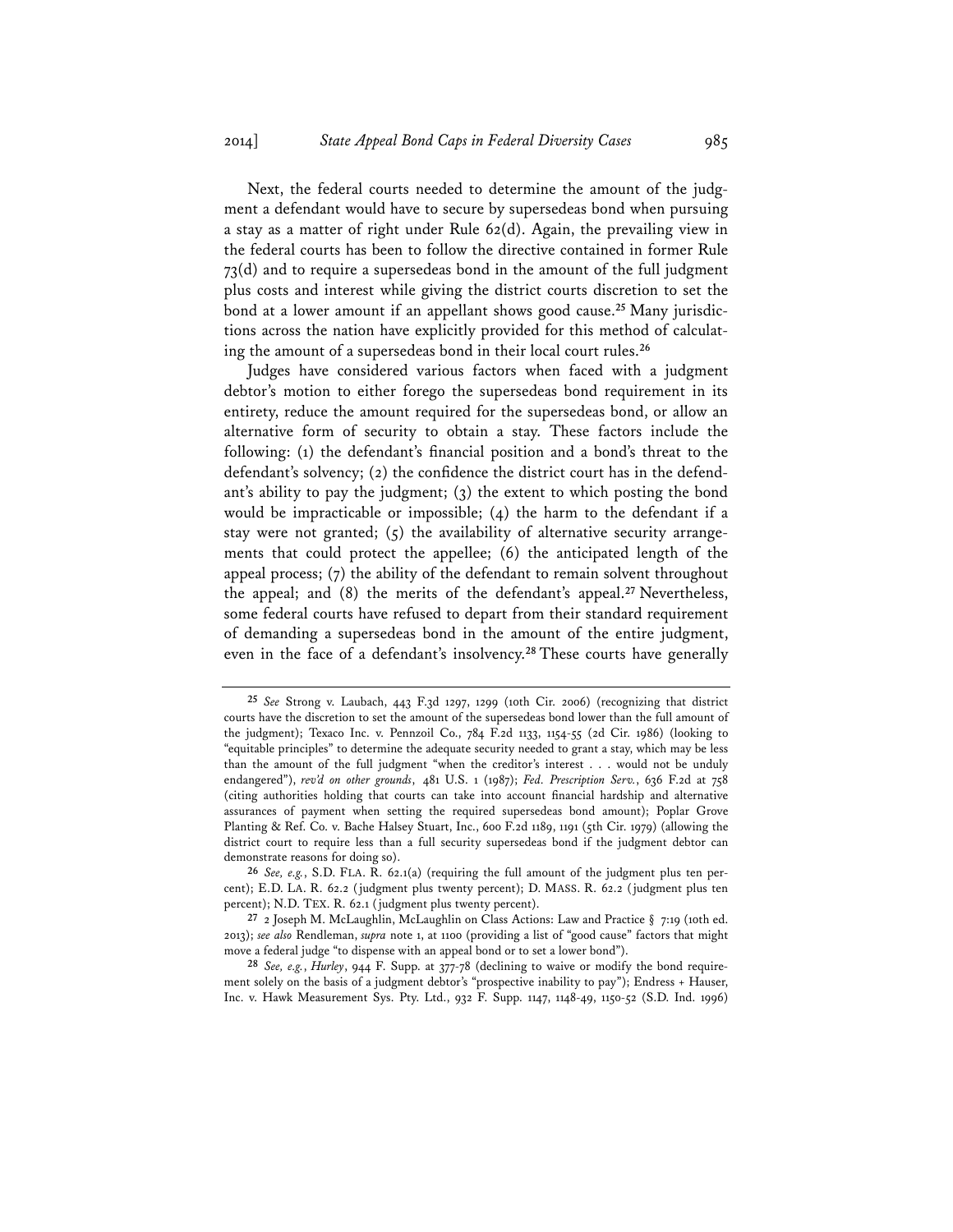found that the potentially insolvent judgment debtor failed to carry his burden of proving "good cause," as required by former Rule 73(d), for lifting the requirement of a full supersedeas bond.

# B. *Staying Judgments on Appeal in the State Courts and the Push for Appeal Bond Reform*

The state court systems also have procedures that allow judgment debtors to stay execution of a judgment during the pendency of an appeal, provided the judgment debtor secures the damages award, usually by supersedeas bond. Prior to 2000, state supersedeas bond provisions fell into three broad categories: (1) provisions granting judges the discretion to set the bond at an amount they deemed appropriate (or to provide for alternative security arrangements), similar to the federal system described above; (2) provisions mandating the supersedeas bond to cover the amount of the full judgment (or the full judgment plus costs and interest);**<sup>29</sup>** and (3) provisions allowing an automatic stay upon appeal without requiring any supersedeas bond at all.**<sup>30</sup>** However, in response to several massive jury verdicts arising from the tobacco litigation, the tort reform movement led a concerted effort to reform state appeal bond statutes. **<sup>31</sup>** Several other enormous jury verdicts outside the tobacco arena, including *Texaco Inc. v. Pennzoil Co.*, **<sup>32</sup>** *O'Keefe v. Loewen Group, Inc.*, **<sup>33</sup>** and the judgment resulting

<sup>(</sup>refusing to grant a judgment debtor a stay, despite the threat of insolvency, because the debtor could not demonstrate a likelihood of success on appeal and did not present an alternate plan to provide adequate security in lieu of a supersedeas bond); United States v. Kurtz, 528 F. Supp. 1113, 1115 (E.D. Pa. 1981) (indicating that an unsupported allegation of financial inability to post a bond would not suffice in convincing the court to waive the bond requirement).

**<sup>29</sup>** *See, e.g.*, TEX. R. CIV. P. 364(b) (repealed 1986) ("When the judgment awards recovery of a sum of money, the amount of the bond or deposit shall be at least the amount of the judgment, interest, and costs.").

**<sup>30</sup>** *See, e.g.*, ME. R. CIV. P. 62(e) ("[T]he taking of an appeal from a judgment shall operate as a stay of execution upon the judgment during the pendency of the appeal, and no supersedeas bond or other security shall be required as a condition of such stay.").

**<sup>31</sup>** *See* Rendleman, *supra* note 1, at 1108 ("A \$164 billion appeal bond in a smokers' class action . . . ushered in the first wave of appeal-bond cap legislation."); *see also Appeal Bond Reform*, AM. TORT REFORM ASS'N, http://www.atra.org/issues/appeal-bond-reform (last visited Feb. 21, 2014) [hereinafter ATRA] (listing appeal bond reform as one of the tort reform issues on which the American Tort Reform Association (ATRA) focuses and stating ATRA's support for "appeal bond reform legislation that limits the size of an appeal bond when a company is not liquidating its assets or attempting to flee from justice").

**<sup>32</sup>** 784 F.2d 1133 (2d Cir. 1986), *rev'd*, 481 U.S. 1 (1987). This case involved a tortious interference with contract claim that arose out of a failed corporate takeover attempt and resulted in an \$11.12 billion award. *Id.* at 1137.

**<sup>33</sup>** No. 91-67-423 (Miss. Cir. Ct. 1995), *collaterally reviewed by* Loewen Group, Inc. v. United States, ICSID Case No. ARB(AF)/98/3, Award (June 26, 2003), 42 I.L.M. 811 (2003); *see also*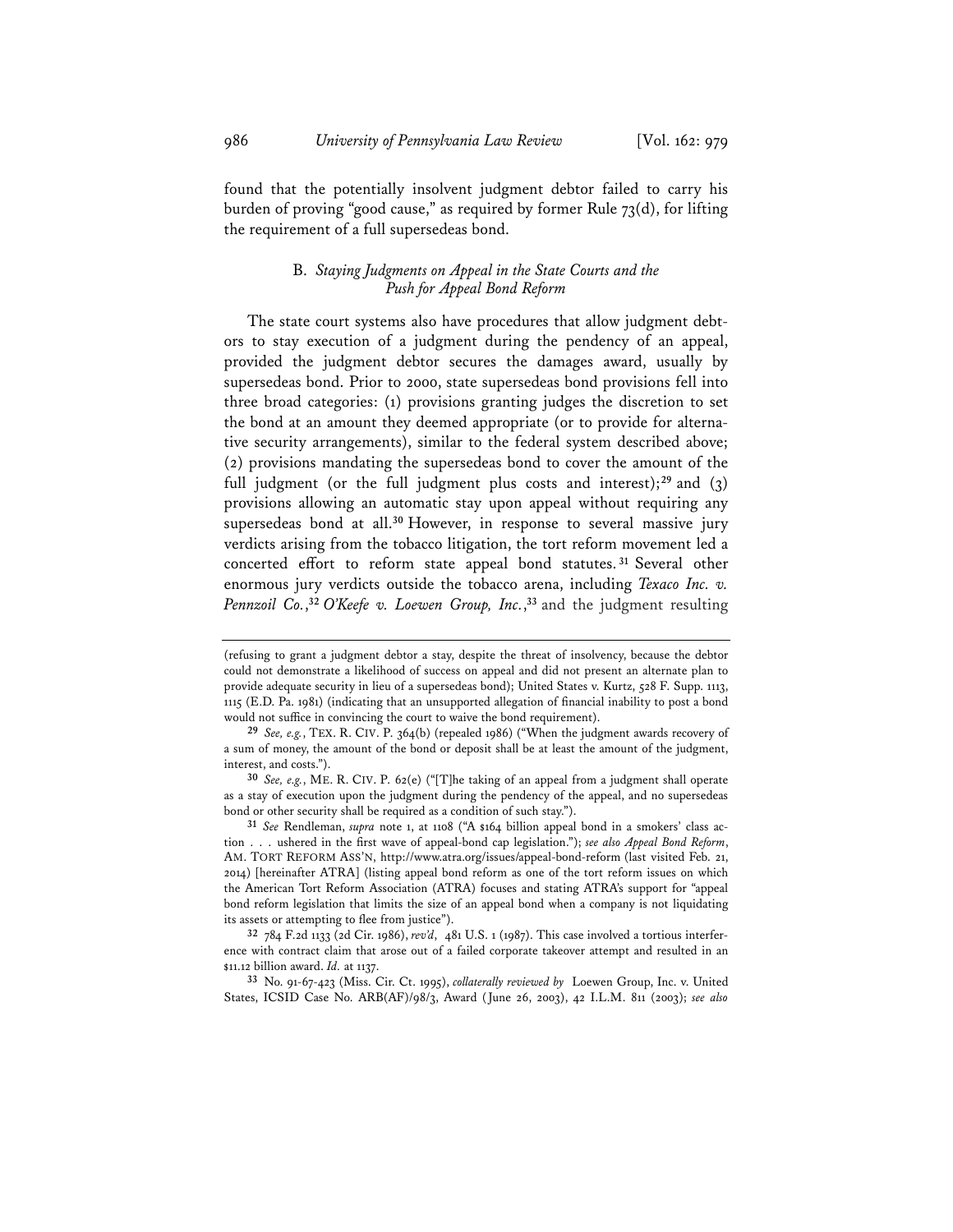from the Exxon Valdez oil spill,**<sup>34</sup>** provided additional motivation for tort reformers to push for appeal bond reform.**<sup>35</sup>**

# 1. Motivation for Appeal Bond Reform

One of the problems flowing from massive damages awards was the cost to obtain a supersedeas bond, which could be prohibitively expensive, even for large multinational corporations.**<sup>36</sup>** A corporate defendant attempting to stay execution of a hypothetical jury verdict of \$500 million in a state requiring a supersedeas bond in the amount of 125% of the judgment would have to put up \$625 million to secure the bond, plus an additional 1% to 3% premium to the surety company.**<sup>37</sup>** A defendant's failure to post a bond in such a case would allow the plaintiff to collect on the judgment, possibly forcing the defendant into dire financial straits or bankruptcy, even if the defendant has a valid basis for appeal. However, the alternative is just as bleak—the cost of posting the supersedeas bond can throw the corporate defendant into bankruptcy, with severe consequences for the business, its employees, and its other creditors.**<sup>38</sup>** The Second Circuit faced these issues in *Texaco* when Texaco argued that Texas's mandatory supersedeas bond statute—which would have required a bond of more than \$12 billion to stay execution of the \$11.12 billion judgment—violated its constitutional due process rights.**<sup>39</sup>** The Second Circuit agreed, holding that it would be impossible for Texaco to post a \$12 billion bond, despite having a net worth of \$23 billion: obtaining a bond of such magnitude would push the company into liquidation or bankruptcy.**<sup>40</sup>** The court went on to explain that the

Rendleman, *supra* note 1, at 1128 (explaining how the Canadian defendant Raymond Loewen, unable to pay for an appeal bond of 125% of the \$500 million verdict, thought "that the bond requirement foreclosed his right to appeal" and decided to settle for \$129 million).

**<sup>34</sup>** *See* Exxon Shipping Co. v. Baker, 554 U.S. 471, 481 (2008) (noting that the original jury verdict against Exxon totaled \$5 billion, and was subsequently reduced to \$2.5 billion by the court of appeals).

**<sup>35</sup>** *See* Rendleman, *supra* note 1, at 1089-90 (summarizing "lawsuits with blockbuster damages," including *Texaco*, *O'Keefe*, and the Exxon Valdez suit).

**<sup>36</sup>** *See id.* at 1102-03; *see also* ATRA, *supra* note 31 (noting that appealing a billion-dollar verdict "can force an individual, a company, or an industry into bankruptcy").

**<sup>37</sup>** *See, e.g.*, Rendleman, *supra* note 1, at 1102 & n.54, 1128; Jonathan Harr, *The Burial*, NEW YORKER, Nov. 1, 1999, at 70, 93.

**<sup>38</sup>** *See* Mark A. Behrens & Andrew W. Crouse, *The Evolving Civil Justice Reform Movement: Procedural Reforms Have Gained Steam, but Critics Still Focus on Arguments of the Past*, 31 U. DAYTON L. REV. 173, 183 (2006) (naming workers and shareholders as victims of bond-induced bankruptcy); Rendleman, *supra* note 1, at 1129-30 (noting that bankruptcy harms not only the judgment debtor, but also its creditors, suppliers, employees, shareholders, and the state's business climate).

**<sup>39</sup>** Texaco Inc. v. Pennzoil Co., 784 F.2d 1133, 1136-39 (2d Cir. 1986), *rev'd*, 481 U.S. 1 (1987). **<sup>40</sup>** *Id.* at 1138, 1152.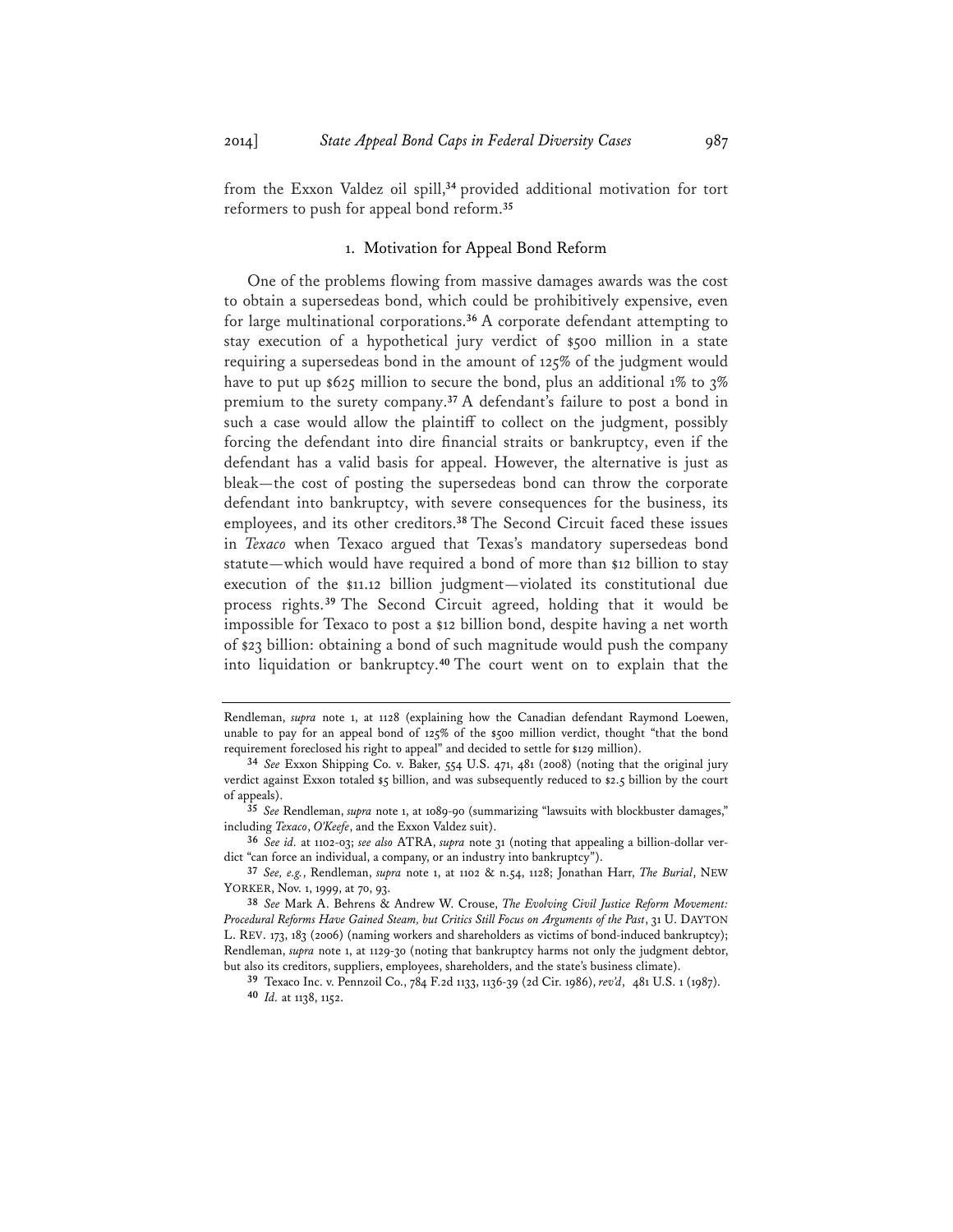mandatory bond requirement lacked "any rational basis, since it would destroy Texaco and render its right to appeal in Texas an exercise in futility."**<sup>41</sup>** Looking instead to the discretionary approach of the federal courts in setting supersedeas bond amounts, the court allowed Texaco to post a bond in an amount substantially less than the \$12 billion demanded by the Texas state courts.**<sup>42</sup>**

To alleviate the injustice of imposing severe obstacles to a defendant's ability to appeal, tort reformers began a movement to sway state legislatures to cap the amount a defendant must pay to secure a supersedeas bond.**<sup>43</sup>** However, the political will to adopt appeal bond reform measures did not materialize in state legislatures until 2000, when massive jury verdicts against tobacco companies threatened the payment streams that states were receiving under the Master Settlement Agreement (MSA).**<sup>44</sup>** As a consequence, the first wave of appeal bond reform legislation largely focused on limiting the amount a signatory to the MSA (i.e., the tobacco companies facing multibillion dollar verdicts and their successors and affiliates) could be forced to pay to secure a supersedeas bond.**<sup>45</sup>** Since 2000, however, appeal bond reform has swept the nation, with many states passing statutes that apply to *any* defendant in a civil case, not just signatories to the MSA. Currently, forty-one states cap appeal bonds, either legislatively or by court rule.**<sup>46</sup>** Five additional states automatically suspend execution of a judgment when a case is on appeal without requiring the defendant to post a supersedeas bond.**<sup>47</sup>** Four states have not capped appeal bonds in any manner.**<sup>48</sup>**

**<sup>45</sup>** *See* Rendleman, *supra* note 1, at 1108-16. For an example of this type of appeal bond reform statute, see CAL. HEALTH & SAFETY CODE § 104558(a) (West 2005), which imposes an appeal bond cap of \$150 million for MSA signatories and their affiliates and successors.

**<sup>46</sup>** *See* ATRA, *supra* note 31 (listing forty states that have passed appeal bond reform legislation and providing a brief description of the cap each state has instituted). In addition to the forty states listed on the ATRA website, Illinois has also passed a cap on appeal bonds. *See* 735 ILL. COMP. STAT. 5/2-1306 (2013).

**<sup>47</sup>** These states are Connecticut, Maine, Massachusetts, and Vermont. *See* CONN. R. APP. P. § 61-11; ME. R. CIV. P. 62(e); MASS. R. CIV. P. 62(d); VT. R. CIV. P. 62(d).

**<sup>48</sup>** These states are Alaska, Delaware, Maryland, and New York. *See* ALASKA R. APP. P. 204(d), 603(a); DEL. CT. C.P.R. 62(c); MD. RULES 8-423; N.Y. C.P.L.R. 5519 (McKinney 1995).

**<sup>41</sup>** *Id.* at 1145.

**<sup>42</sup>** *Id.* at 1154-57.

**<sup>43</sup>** *See supra* note 31 and accompanying text. **44** Behrens & Crouse, *supra* note 38, at 183; Rendleman, *supra* note 1, at 1108, 1112; *see also* N.J. STAT. ANN. § 52:4D-13(a)(3) (West 2009) ("If a tobacco company faced with a large judgment could not afford to post a bond under State law it might be forced to declare bankruptcy, and this could interrupt the flow of payments to the State under the [MSA].").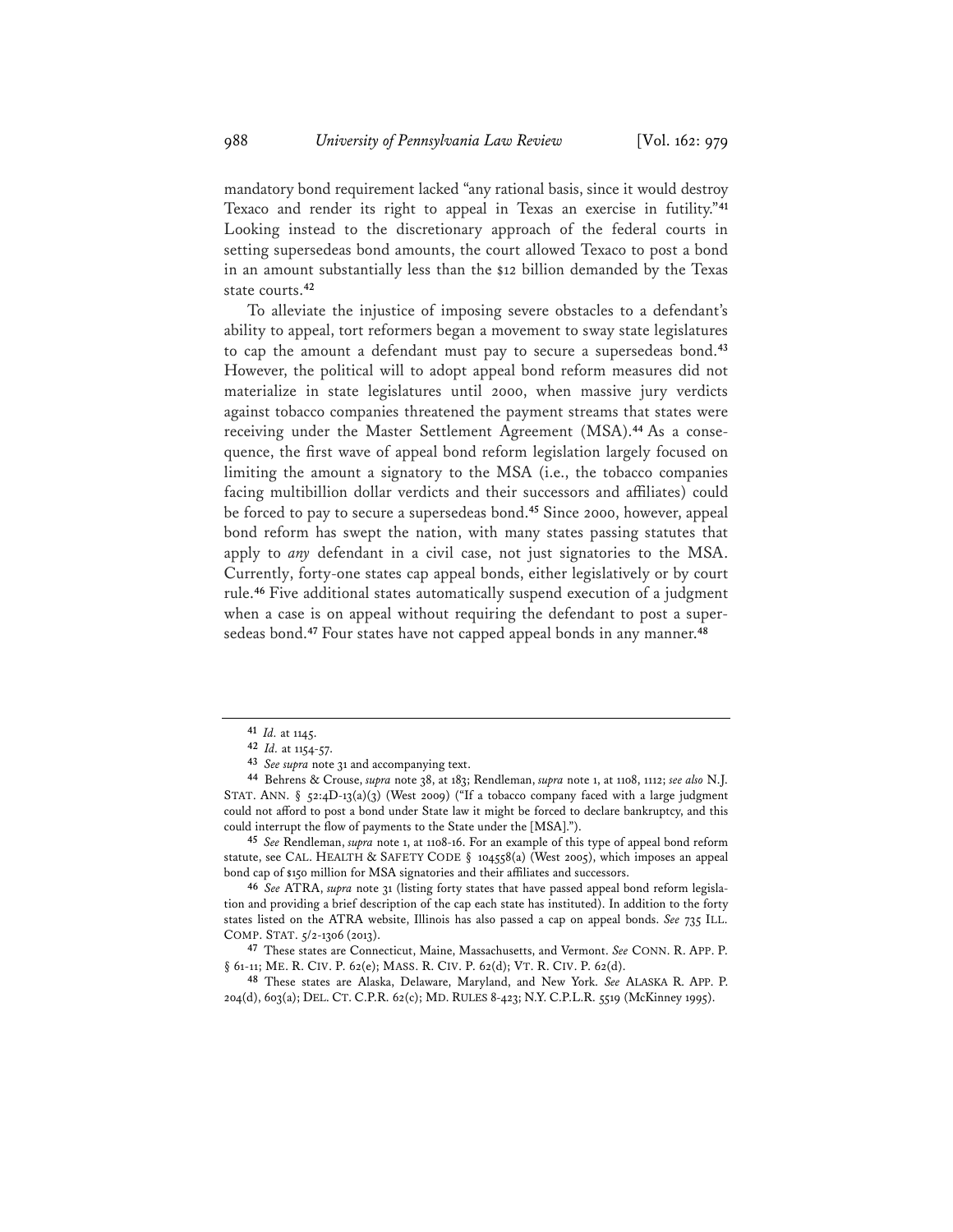# 2. Varieties of Appeal Bond Reform Statutes and Their Underlying Rationales

The forty-one states with reform statutes have passed a variety of appeal bond caps. Some states have only capped the amount necessary to secure punitive damages,**<sup>49</sup>** while others have capped the amount necessary to secure all damages.**<sup>50</sup>** Some states allow appeal bond caps to protect all civil defendants,**<sup>51</sup>** others have special appeal bond caps that apply to small businesses,**<sup>52</sup>** and many other states cap appeal bonds only for MSA signatories and their successors and affiliates.**<sup>53</sup>** To protect judgment creditors, the states that do cap appeal bonds allow a bond up to the full judgment amount if a court finds that the judgment debtor is intentionally dissipating his assets to avoid paying the judgment.**<sup>54</sup>**

The variety of appeal bond cap provisions is explained by the different rationales set forth to support them. As discussed above, an initial motivating factor for state legislatures was the need to protect the payment streams that states derived from the MSA.**<sup>55</sup>** Nevertheless, there are many other arguments that support appeal bond caps. First and foremost, appeal bond caps protect the right of a defendant to appeal without immediately forcing that defendant into bankruptcy as a consequence.**<sup>56</sup>** Since it is not uncommon for excessive jury verdicts to eventually get overturned on appeal, a prohibitive supersedeas bond requirement allows some erroneous judgments

**<sup>49</sup>** *See, e.g.*, IDAHO CODE ANN. § 13-202(2) (2010) (instituting a cap of \$1 million).

**<sup>50</sup>** *See, e.g.*, COLO. REV. STAT. ANN. § 13-16-125 (West 2005) (instituting a cap of \$25 million).

**<sup>51</sup>** *See, e.g.*, *id.* (creating a cap for supersedeas bonds "[i]n any civil action brought under any legal theory").

**<sup>52</sup>** *See, e.g.*, HAW. REV. STAT. § 607-26(1) (Supp. 2011) (providing a cap of \$1 million).

**<sup>53</sup>** *See, e.g.*, N.J. STAT. ANN. § 52:4D-13(b) (West 2009) (capping supersedeas bond amounts "in civil litigation under any legal theory involving a signatory, a successor of a signatory, or any affiliate of a signatory to the [MSA]").

**<sup>54</sup>** *See, e.g.*, *id.* § 52:4D-13(c) ("[I]f an appellee proves by a preponderance of the evidence that an appellant is dissipating assets outside the ordinary course of business to avoid payment of a judgment, a court may [order the appellant] . . . to post a bond in an amount up to the total amount of the judgment.").

**<sup>55</sup>** *See supra* notes 44-45 and accompanying text.

**<sup>56</sup>** *See* Behrens & Crouse, *supra* note 38, at 184-85 (arguing for an appeal bond reform act "intended to ensure that a defendant can appeal a massive judgment without being put out of business"); Rendleman, *supra* note 1, at 1125 ("Appeal bond caps are necessary so that defendants don't have to go bankrupt merely to pursue an appeal . . . ." (internal quotation marks omitted)); *see also* Ariz. House of Representatives Comm. on Judiciary, House of Representatives Committee on Judiciary Minutes (Mar. 3, 2011), 50th Leg., 1st Reg. Sess. (2011) [hereinafter Meeting Minutes] (statement of Marcus Osborn, Manager of Government and Public Affairs, Arizona Manufacturers Council and Arizona Chamber of Commerce), *available at* http://www.azleg.gov/legtext/ 50leg/1R/comm\_min/House/030311%20JUD.PDF (justifying an appeal bond cap on the basis that a business's ability to perform should not be hindered by having to set aside resources to appeal).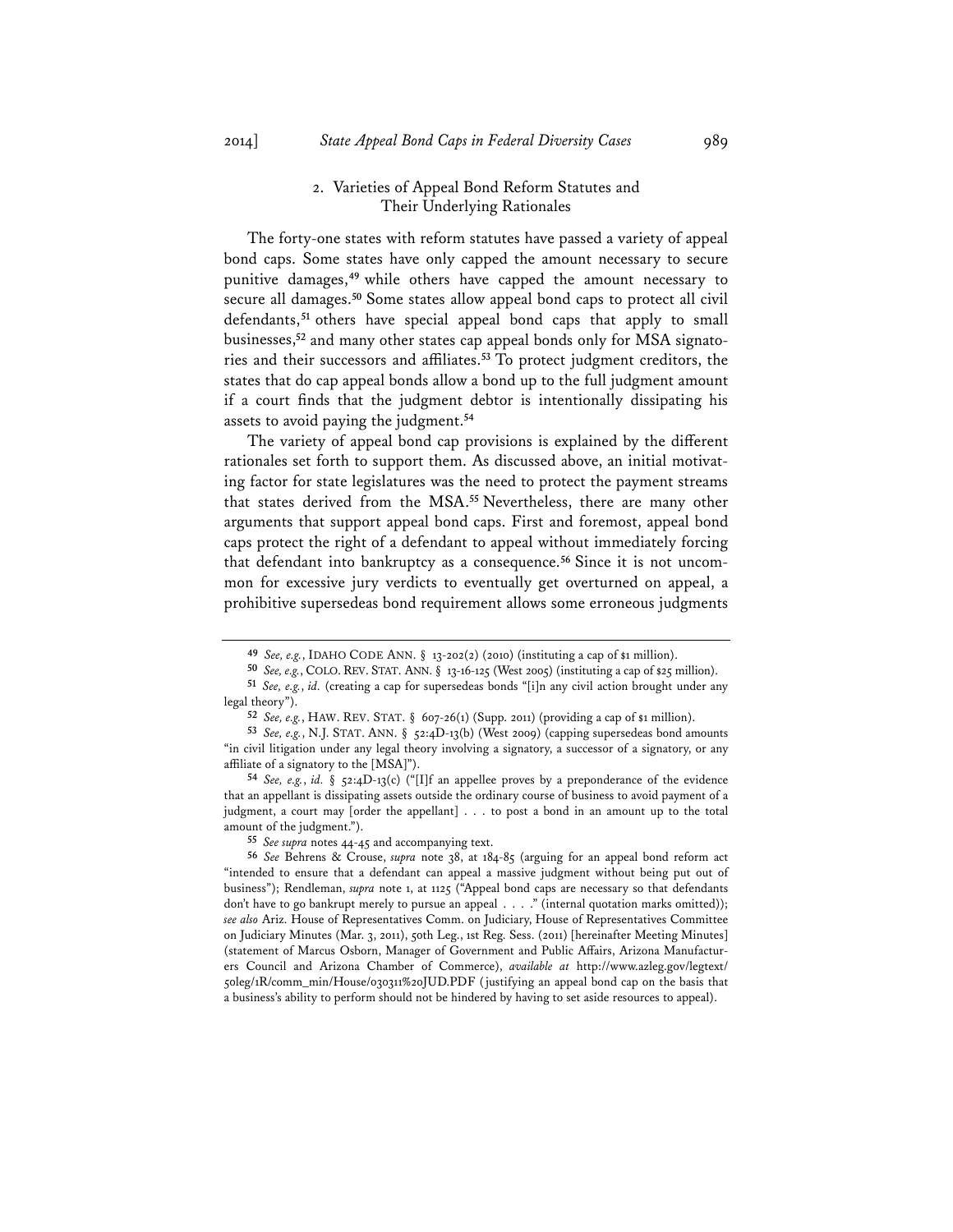to evade review by appellate courts. **<sup>57</sup>** Second, by facilitating appellate review of potentially erroneous judgments, appeal bond caps help preserve the judicial system's reputation for fairness and accuracy. **<sup>58</sup>** Third, and crucial to the *Erie* analysis below, massive bonding requirements can create an unfair negotiating advantage for plaintiffs in settlement discussions.**<sup>59</sup>** If a defendant knows or suspects that he will not be able to afford the appeal bond, a plaintiff could pressure the defendant into a settlement he would not otherwise have accepted.**<sup>60</sup>** Fourth, appeal bond caps protect a defendant company's constituents, including its employees and other creditors, from the risk of the defendant entering bankruptcy in order to appeal a trial court judgment.**<sup>61</sup>** As evidenced by the range of appeal bond caps that states have employed, some arguments exert greater influence than others.

Given the variety of rationales and appeal bond reform statutes adopted by the states, the question arises whether federal district courts sitting in diversity must abide by the directive of a state appeal bond cap when setting the amount of a supersedeas bond, or whether a district court can, in its discretion, set an amount above the state statutory cap.

#### II. BRIEF OVERVIEW OF THE COURT'S *ERIE* DOCTRINE EVOLUTION

In *Hanna v. Plumer*,<sup>62</sup> the Supreme Court clarified that the "*Erie* doctrine"**<sup>63</sup>** could be broken down into two distinct parts.**<sup>64</sup>** First, when confronted

**<sup>60</sup>** *See, e.g.*, Harr, *supra* note 37, at 93-95 (discussing Raymond Loewen's predicament in *O'Keefe*).

**<sup>61</sup>** *See supra* note 38 and accompanying text.

**<sup>62</sup>** 380 U.S. 460 (1965).

**<sup>63</sup>** In *Erie Railroad v. Tompkins*, the Supreme Court had to decide whether state law or federal law determined the duty of care standard in a typical personal injury case arising out of a train accident. 304 U.S. 64, 629-70 (1938). In overruling *Swift v. Tyson*, 41 U.S. (16 Pet.) 1 (1842) which held that federal courts were "free to exercise an independent judgment as to what the common law of the State is—or should be," *Erie*, 304 U.S. at 71 (citing *Swift*, 41 U.S. (16 Pet.) at

**<sup>57</sup>** *See* Rendleman, *supra* note 1, at 1125 ("If defendant's appeal is precluded by inability to post an exorbitant appeal bond, an appellate court's ability to correct error and formulate legal standards will be frustrated.").

**<sup>58</sup>** *See id.* at 1146 ("[A]n appeal is . . . a basic component of our idea of a fair and accurate decisionmaking system.").

**<sup>59</sup>** *See id.* at 1126 (arguing that requiring appeal bonds in the full value of the judgment gives the plaintiff unfair leverage in settlement negotiations); *see also* Meeting Minutes, *supra* note 56 (statement of Sen. Al Melvin) (stating that the appeal bond reform legislation would encourage proper settlements); Behrens & Crouse, *supra* note 38, at 184 ("[T]o add insult to injury, the defendant will most likely be forced to settle on unfavorable terms and pay a premium because it has been placed over a barrel."). As to the impact of a changed settlement landscape on the *Erie* analysis, at least one scholar has argued that a federal court cannot choose a rule that would alter the "expected value" of a claim in litigation. Jay Tidmarsh, *Procedure, Substance, and* Erie, 64 VAND. L. REV. 877, 880-81 (2011).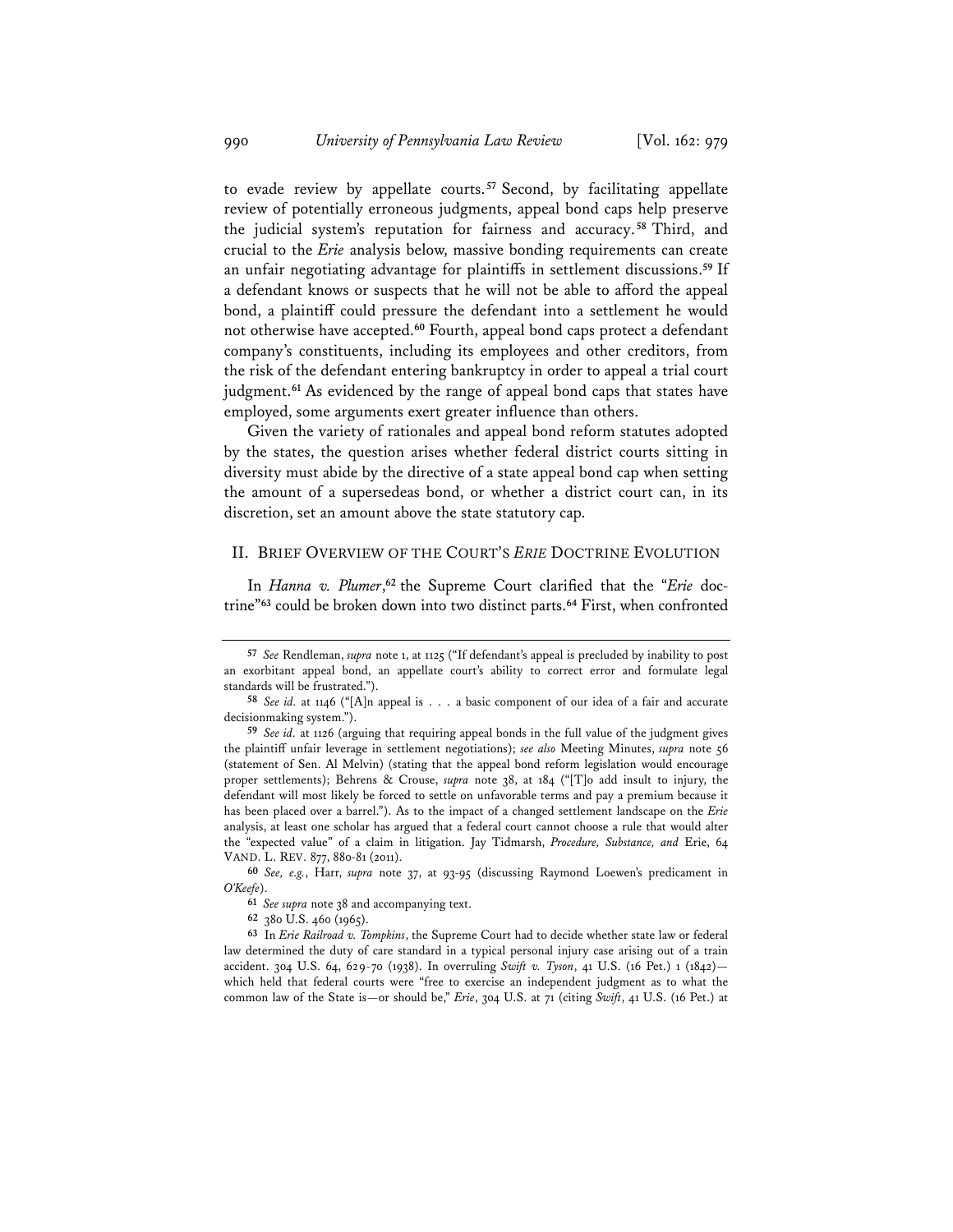with a possible vertical choice-of-law issue, a federal court must ask whether the Constitution or Congress has already directed that federal law apply in the given scenario.**<sup>65</sup>** Professor Freer has termed this analysis the "*Hanna* prong" of the *Erie* doctrine.**<sup>66</sup>** If a constitutional provision,**<sup>67</sup>** Federal Rule,**<sup>68</sup>** or federal statute**<sup>69</sup>** controls the issue at hand, it will trump contrary state law unless the federal directive is invalid.**<sup>70</sup>** For a Federal Rule to be valid, it must meet the requirements of the Rules Enabling Act (REA) and not "abridge, enlarge or modify any substantive right."**<sup>71</sup>** Since the choice-of-law decision is clear if a court finds that there is a valid Federal Rule on point, the crucial analysis under the *Hanna* prong is whether the Federal Rule "controls the issue."**<sup>72</sup>** When there is no constitutional provision or congressional directive on point, a court undertakes the second part of the analysis under the *Erie* doctrine, what Professor Freer has termed the "RDA prong."**<sup>73</sup>** However, this analysis leads a court down the murky and often

**<sup>64</sup>** *See, e.g.*, Richard D. Freer, *Some Thoughts on the State of* Erie *After* Gasperini, 76 TEX. L. REV. 1637, 1637 (1998).

**<sup>65</sup>** *Id.* (citing *Hanna*, 380 U.S. at 471).

**<sup>66</sup>** *Id.* 

**<sup>67</sup>** *See* U.S. CONST. art. VI, cl. 2 ("This Constitution . . . shall be the supreme Law of the Land; and the Judges in every State shall be bound thereby, any Thing in the Constitution or Laws of any State to the Contrary notwithstanding."); *see also* 28 U.S.C. § 1652 (2006) (mandating that state law govern civil actions except where the "Constitution or treaties of the United States or Acts of Congress" provide otherwise).

**<sup>68</sup>** *See Hanna*, 380 U.S. at 471 (clarifying that there is no *Erie* analysis to be made "[w]hen a situation is covered by one of the Federal Rules").

**<sup>69</sup>** *See* Stewart Org. v. Ricoh Corp., 487 U.S. 22, 27 (1988) ("[A] district court sitting in diversity must apply a federal statute that controls the issue before the court and that represents a valid exercise of Congress' constitutional powers.").

**<sup>70</sup>** *Id.*; *Hanna*, 380 U.S. at 471.

**<sup>71</sup>** 28 U.S.C. § 2072(b) (2006). The Supreme Court has never found a Federal Rule to violate the REA. Elizabeth Chamblee Burch, *Introduction:* Dukes v. Wal-Mart Stores, Inc., 63 VAND. L. REV. EN BANC 91, 101 (2010), http://www.vanderbiltlawreview.org/articles/2010/10/Burch-Introduction-to-Dukes-Roundtable-77-Vand.-L.-Rev.-En-Banc-10-2010.pdf.

**<sup>72</sup>** *Stewart*, 487 U.S. at 27.

**<sup>73</sup>** Freer, *supra* note 64, at 1637 (deriving this name from the Rules of Decision Act, 28 U.S.C.  $§$  1652).

<sup>18)—</sup>the *Erie* Court held that "[t]here is no federal general common law." *Id.* at 78. Instead, the law of the state should be applied in suits brought in federal court pursuant to diversity jurisdiction, unless the "matters [are] governed by the Federal Constitution or by Acts of Congress." *Id.* Ultimately, the *Erie* doctrine demands that when federal courts sitting in diversity are ruling on questions of substantive state law, they must apply the state's substantive law, but are free to impose federal procedural law. *Hanna*, 380 U.S. at 465. The *Erie* decision was largely motivated by the Court's concern with the preferential treatment that out-of-state citizens could receive by choosing to bring their suits in federal court. *Erie*, 304 U.S. at 74-75. The two effects of this injustice—forum shopping and the inequitable administration of the laws—would later become known as the "twin aims of *Erie*." *See, e.g.*, *Hanna*, 380 U.S. at 468.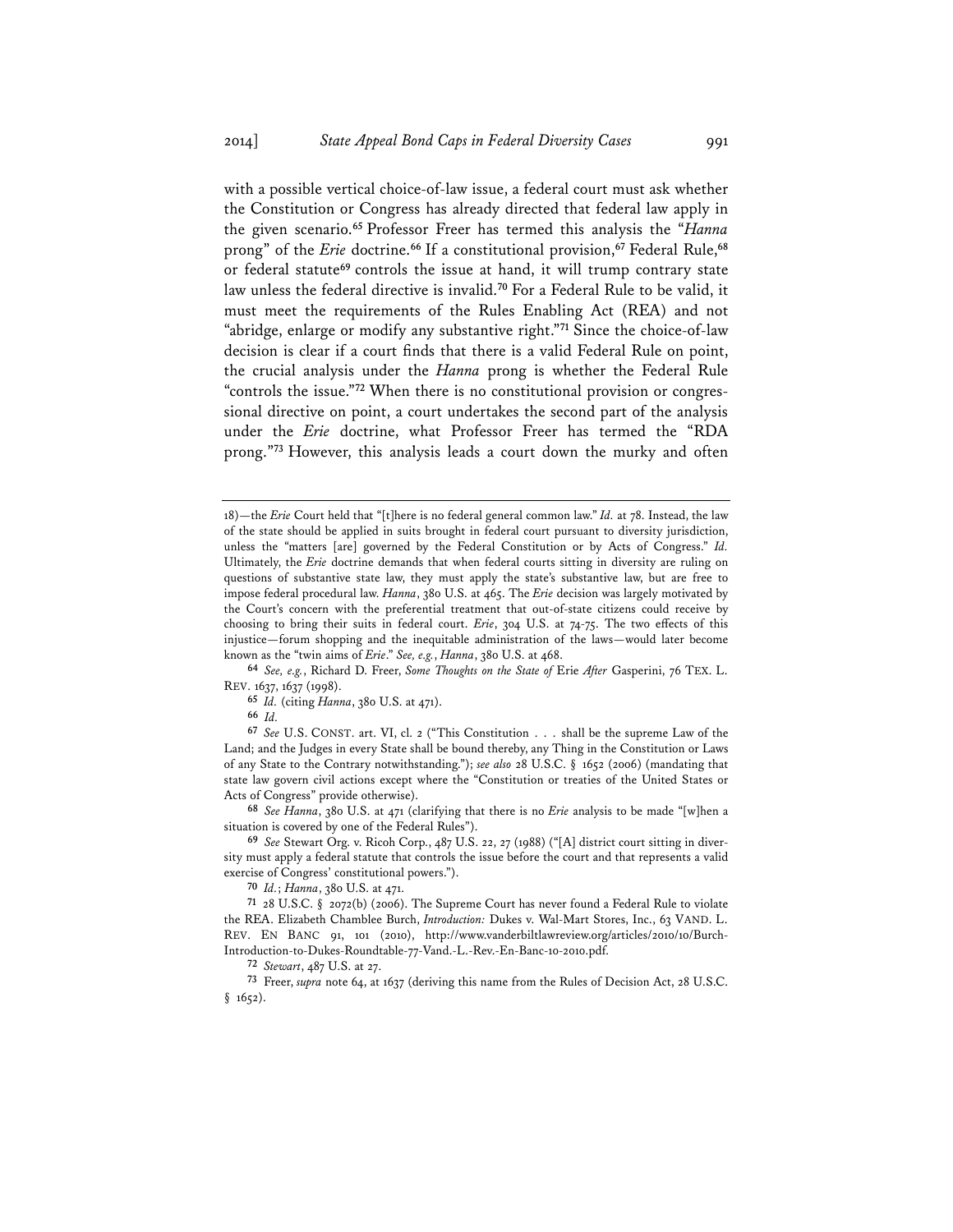unhelpful path of distinguishing between matters of "substance" and "procedure."**<sup>74</sup>**

#### A. *The Evolution of the Court's* Hanna*-Prong Analysis*

The Court has grappled with interpreting the Federal Rules for over sixty years.**<sup>75</sup>** At times, the Court has construed the Federal Rules narrowly to avoid addressing a conflict with the REA or a contrary state law.**<sup>76</sup>** In other cases, the Court has interpreted the Federal Rules broadly to find a conflict and have the Federal Rule govern.**<sup>77</sup>** As an example of the former trend, in *Semtek International Inc. v. Lockheed Martin Corp.*, **<sup>78</sup>** the Court purposefully sidestepped the REA when it had to interpret the language of FRCP 41(b).**<sup>79</sup>** Despite Rule 41(b)'s directive that "any dismissal not under this rule" (as was the case in *Semtek*) "operates as an adjudication on the merits,"**<sup>80</sup>** the Court decided that a judgment "on the merits" was not "necessarily a judgment entitled to claim-preclusive effect."**<sup>81</sup>** As commentators have pointed out, "the Court's interpretation strain[ed] the Rule's text and contravene[d] its history" in order to escape a conflict with the REA.**<sup>82</sup>** The Court similarly gave FRCP 3 a narrow construction in *Walker v. Armco Steel Corp.*, holding that the plain meaning of the rule was that it "governs the date from which various timing requirements of the Federal Rules begin to run, but does not affect state statutes of limitations."**<sup>83</sup>** In so doing, the

**<sup>74</sup>** *See id.*

**<sup>75</sup>** *See* Cohen v. Beneficial Indus. Loan Corp., 337 U.S. 541, 556-57 (1949) (construing the scope of Rule 23 to allow for the application of state law).

**<sup>76</sup>** *See infra* notes 78-84, 87-88 and accompanying text.

**<sup>77</sup>** *See infra* notes 85-86, **Error! Bookmark not defined.**-94 and accompanying text.

**<sup>78</sup>** 531 U.S. 497 (2001).

**<sup>79</sup>** *See* Shady Grove Orthopedic Assocs. v. Allstate Ins. Co., 130 S. Ct. 1431, 1452 (2010) (Stevens, J., concurring) (citing *Semtek* as a case where the Court avoided interpreting FRCP 41(b) in a way that would violate the REA's jurisdictional limitation).

**<sup>80</sup>** FED. R. CIV. P. 41(b).

**<sup>81</sup>** *Semtek*, 531 U.S. at 503.

**<sup>82</sup>** Catherine T. Struve, *The Paradox of Delegation: Interpreting the Federal Rules of Civil Procedure*, 150 U. PA. L. REV. 1099, 1150 (2002) (citing Stephen B. Burbank, Semtek*, Forum Shopping, and Federal Common Law*, 77 NOTRE DAME L. REV. 1027, 1039-47 (2002)).

**<sup>83</sup>** 446 U.S. 740, 751 (1980). *But see id.* at 750 n.9 ("This is not to suggest that the Federal Rules of Civil Procedure are to be narrowly construed in order to avoid a 'direct collision' with state law. The Federal Rules should be given their plain meaning."). Interestingly, seven years later, when the Court had another opportunity to consider Rule 3 in the context of a federal question case, the Court interpreted it as a tolling provision, to the exclusion of the timing requirements contained within the federal statute that served as the basis of the lawsuit. West v. Conrail, 481 U.S. 35, 39-40 (1987).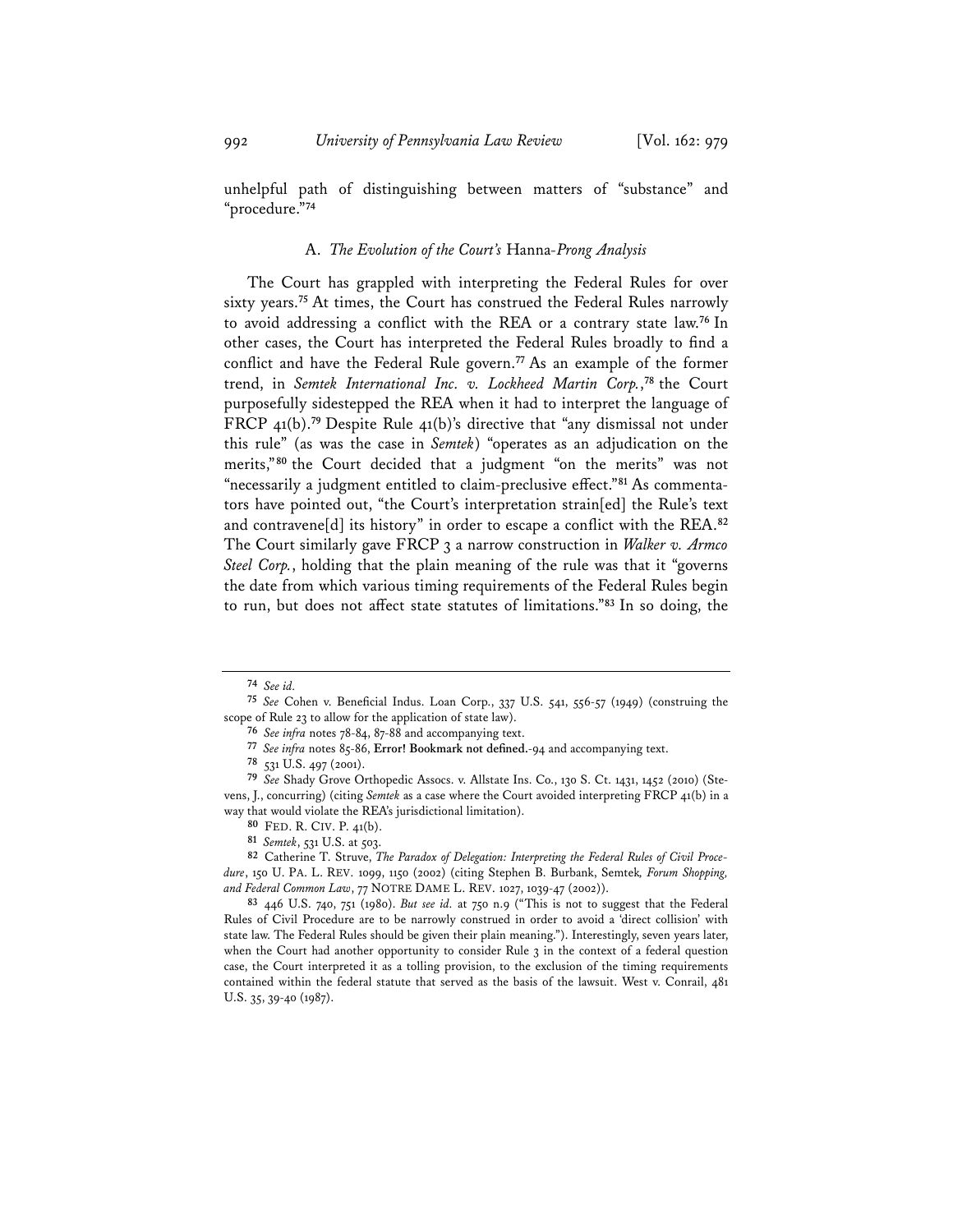Court avoided a conflict between Rule 3 and an Oklahoma state law regarding statute of limitations.**<sup>84</sup>**

In contrast, in *Burlington Northern Railroad v. Woods*, the Court gave FRAP 38 an expansive meaning, vesting broad discretion in federal judges to assess "just damages" when sanctioning a frivolous appeal.**<sup>85</sup>** The Court determined that a conflicting state rule, which mandated a ten percent penalty when certain conditions were met, would have impermissibly limited this discretion and was therefore displaced by the Federal Rule.**<sup>86</sup>** Nearly a decade later in *Gasperini v. Center for Humanities, Inc.*, the Court, citing *Walker*, instructed that federal courts interpret the scope of the Federal Rules "with sensitivity to important state interests and regulatory policies."**<sup>87</sup>** This ruling cast some doubt on the instruction the Court gave in *Walker*—to read the Federal Rules according to their plain meaning.**<sup>88</sup>**

In the Court's most recent pronouncement on demarcating the scope of the Federal Rules, *Shady Grove Orthopedic Associates v. Allstate Insurance Co.*, the majority interpreted FRCP 23 very broadly.**<sup>89</sup>** At issue was a New York state tort reform measure, Civil Practice Law and Rules (CPLR) § 901(b), which prohibited class actions for certain types of claims.**<sup>90</sup>** The Court rejected the argument that Rule 23 and  $\S$  901(b) could coexist if they were interpreted such that Rule 23 reached the issue of class "certifiability" while § 901(b) addressed class "eligibility."<sup>91</sup> The Court instead guaranteed a conflict with state law, and as a valid procedural rule, Rule 23 controlled the issue in the case.**<sup>92</sup>** Importantly, Justice Scalia, desiring a uniform application of the Federal Rules, declared that a Federal Rule's validity does not depend on the state interest involved.**<sup>93</sup>** Rather, the validity of a Federal Rule under the REA is entirely dependent on whether it can reasonably be classified as procedural.**<sup>94</sup>** While the Court has taken different approaches in

**<sup>94</sup>** *Id.*

**<sup>84</sup>** *Walker*, 446 U.S. at 752.

**<sup>85</sup>** 480 U.S. 1, 6-8 (1987).

**<sup>86</sup>** *Id.* at 3, 8.

**<sup>87</sup>** 518 U.S. 415, 427 n.7 (1996).

**<sup>88</sup>** *See* Freer, *supra* note 64, at 1643 ("[T]he Court . . . may have replaced the search for 'plain meaning' with a heightened sensitivity to potential impact on state policy.").

**<sup>89</sup>** 130 S. Ct. 1431 (2010).

**<sup>90</sup>** *Id.* at 1436-37 (majority opinion).

**<sup>91</sup>** *Id.* at 1438.

**<sup>92</sup>** As noted above, the Court has never found a Federal Rule to violate the REA. *See* Burch, *supra* note 71, at 101.

**<sup>93</sup>** *Shady Grove*, 130 S. Ct. at 1444 (plurality opinion).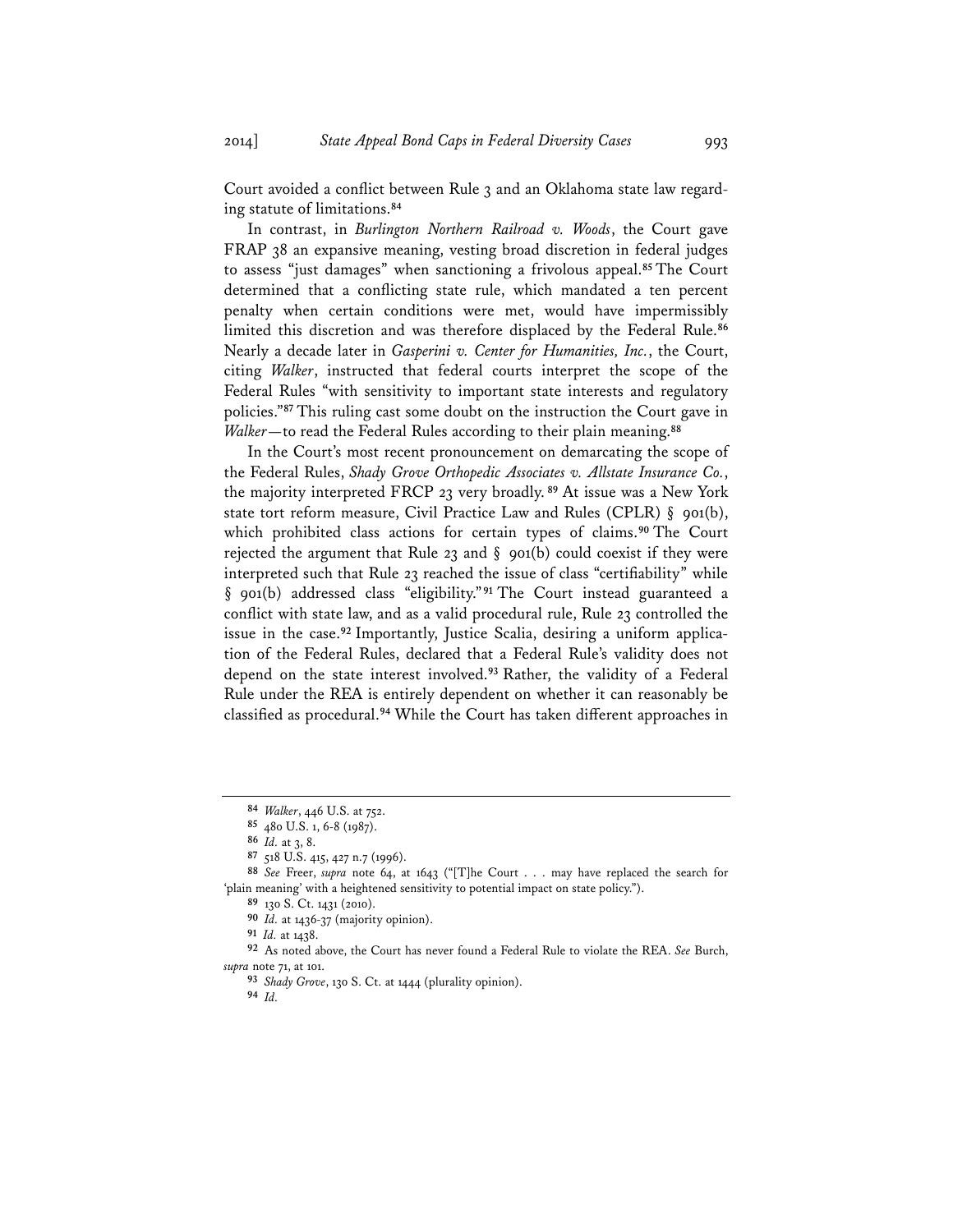interpreting the Federal Rules, when a particular rule is found to govern, the outcome is unavoidable: a federal court must apply it.**<sup>95</sup>**

#### B*. The Evolution of the Court's RDA-Prong Analysis*

Conducting an analysis under the RDA prong, the *Erie* Court overturned *Swift v. Tyson* **<sup>96</sup>**—which had allowed federal courts exercising diversity jurisdiction to ignore "the unwritten law of the State as declared by its highest court"—and instead permitted the courts "to exercise an independent judgment as to what the common law of the State is—or should be."**<sup>97</sup>** In *Erie*, no constitutional or congressional directive addressed what duty of care a railroad company owed to pedestrians; as a result, the Court directed federal courts to apply a state's substantive law when faced with state substantive law claims in diversity suits.**<sup>98</sup>** This makes sense since the basic principles of federalism suggest that the Constitution does not give the federal courts authority to create substantive law.**<sup>99</sup>** Consequently, state substantive law should apply, even in federal courts.**<sup>100</sup>** In the decades following *Erie*, however, the Court's approach to the RDA prong went through several iterations.

#### 1. Outcome-Determinative Approach

First, in the two decades following *Erie*, the Court gravitated toward an "outcome-determinative" approach to the RDA prong, most famously exemplified in *Guaranty Trust Co. v. York*.**<sup>101</sup>** The *Guaranty Trust* Court interpreted *Erie* to mandate that "in all cases where a federal court [exercises diversity jurisdiction], the outcome of the litigation in the federal court should be substantially the same, so far as legal rules determine the outcome of a litigation, as it would be if tried in a State court."**<sup>102</sup>** However, as the lower courts quickly realized, virtually every law, whether substantive or

**<sup>95</sup>** *See id.* at 1437 (majority opinion) ("The framework for our decision is familiar. We must first determine whether [the Federal Rule] answers the question in dispute. If it does, it governs . . . ." (citation omitted)).

**<sup>96</sup>** 41 U.S. (16 Pet.) 1 (1842).

**<sup>97</sup>** Erie R.R. v. Tompkins, 304 U.S. 64, 71, 79-80 (1938).

**<sup>98</sup>** *Id.* at 78.

**<sup>99</sup>** *See* Freer, *supra* note 64, at 1645 ("The constitutional basis of *Erie* is the principle, inherent in federalism and embodied in the Tenth Amendment, of reserved powers. Because the federal courts have no enumerated authority under the Constitution to prescribe rules of substantive law in diversity cases, state law *must* govern." (footnote omitted)).

**<sup>100</sup>** *See id.*

**<sup>101</sup>** 326 U.S. 99 (1945).

**<sup>102</sup>** *Id.* at 109.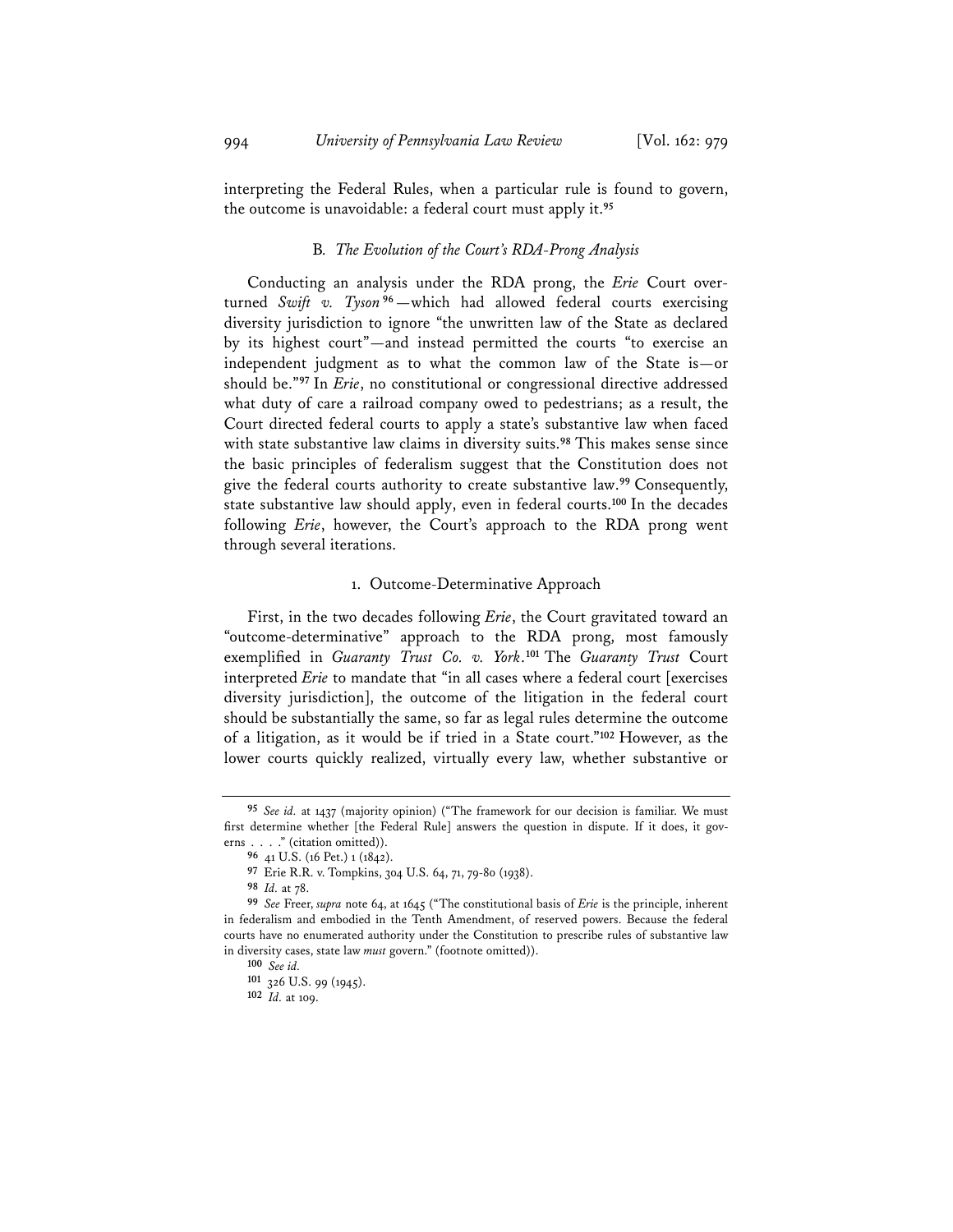procedural, could have an outcome-determinative effect. **<sup>103</sup>** Unless the federal courts sitting in diversity were to become clones of their state court counterparts, the outcome-determinative test alone could not reliably resolve the choice-of-law conflict.

# 2. Federal–State Interest-Balancing Approach

With its 1958 decision in *Byrd v. Blue Ridge Rural Electric Cooperative*, **104** the Court began to supplement the outcome-determinative test. Outcome determination *alone* would not be decisive; instead, the Court created a three-step analysis to determine whether state or federal law should apply.**<sup>105</sup>** First, a federal court must ask whether state law determines the rights and obligations of the parties—whether the state law at issue is "bound up" with state rights and obligations.**<sup>106</sup>** Second, if it is not clear that the state law at issue is substantive, federal courts should conduct an outcome-determinative test.**<sup>107</sup>** However, even if applying federal law could, or would, lead to a different outcome, federal law should apply if there are "affirmative countervailing considerations" favoring the federal law. **<sup>108</sup>** Third, if applying federal law would not be outcome-determinative, the Court suggested that federal courts balance the state interests involved with the countervailing interests of the federal judicial system.**<sup>109</sup>** If a state's interests are sufficiently strong, then absent a compelling federal policy reason to apply the federal law, a federal court should apply the state's law.**<sup>110</sup>**

**<sup>103</sup>** *See* Freer, *supra* note 64, at 1647 ("To take an absurd example, a rule that pleadings be on a certain length of paper will determine the outcome if the plaintiff tries to file a complaint on nonconforming paper."). Note that the Court in *Erie*, while very much concerned with litigant equality, did not pass judgment on the need for outcome equality. *Id.* at 1645-46. It was the *Guaranty Trust* Court that largely "converted the concern for *litigant* equality to a concern for *outcome* equality." *Id.*

**<sup>104</sup>** 356 U.S. 525 (1958).

**<sup>105</sup>** *See* Freer, *supra* note 64, at 1647 (noting that while "there are other interpretations of *Byrd*, the most literal proceeds in three steps" (footnote omitted)).

**<sup>106</sup>** *Byrd*, 356 U.S. at 535.

**<sup>107</sup>** *Id.* at 536-37.

**<sup>108</sup>** *Id.* at 537-38. In *Byrd*, the important federal interest in the proper allocation of power between judge and jury was strong enough to apply the federal rule even if there was a chance that doing so would be outcome-determinative. *Id.*

**<sup>109</sup>** *See* Freer, *supra* note 64, at 1650; *cf.* 19 CHARLES ALAN WRIGHT, ARTHUR R. MILLER & EDWARD H. COOPER, FEDERAL PRACTICE AND PROCEDURE § 4504, at 36-40 (2d ed. 1996) (describing different formulations of the *Byrd* balancing test).

**<sup>110</sup>** *Cf.* Freer, *supra* note 64, at 1650. ("The federal courts can . . . be conscripted to help enforce a state policy, but not if doing so will harm the integrity of the federal judicial system.' (citing *Byrd*, 356 U.S. at 538)).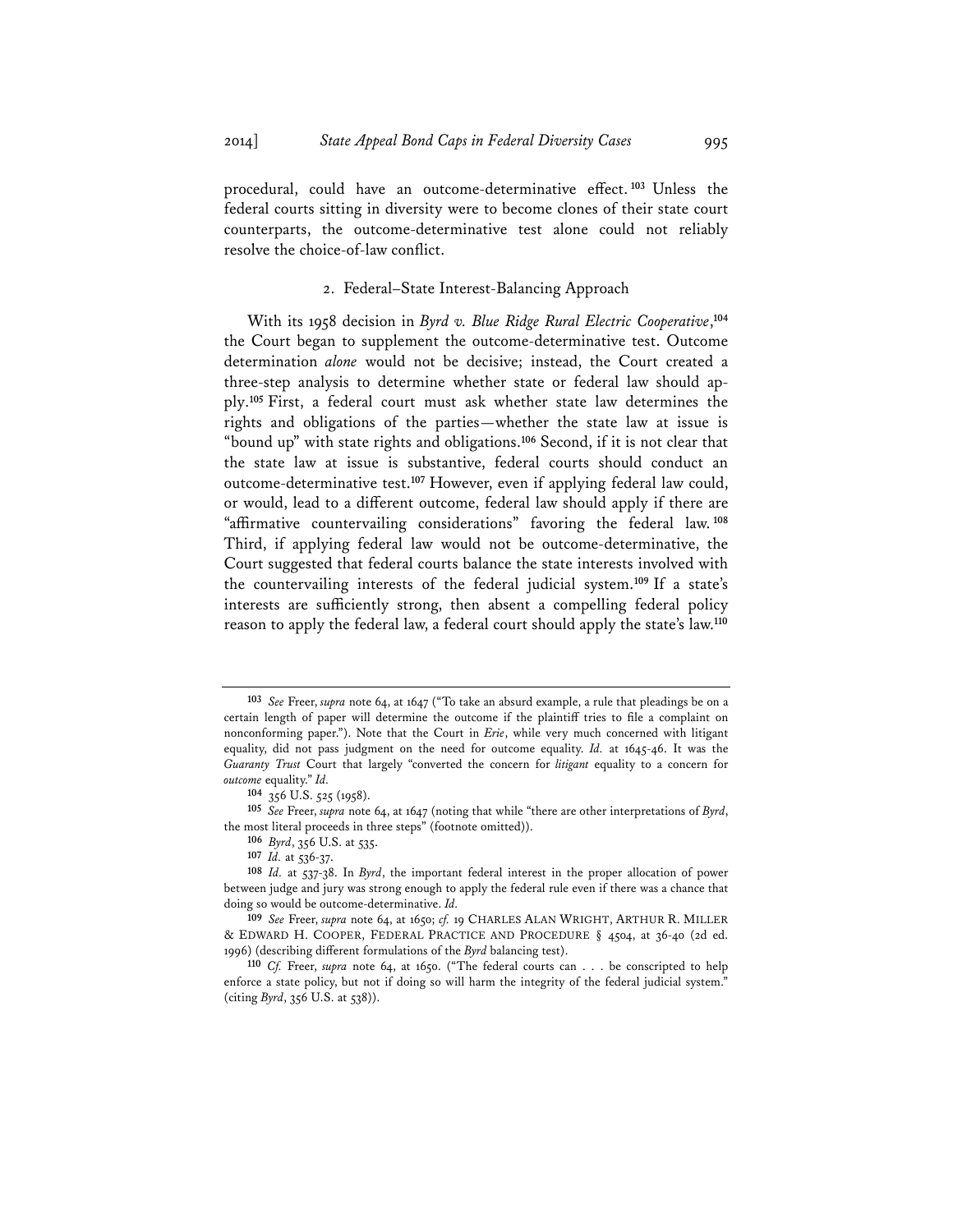However, the *Byrd* test was plagued with its own ambiguities, such as deciphering which countervailing federal interests justified departing from a state rule.**<sup>111</sup>** As a consequence, the *Byrd* test never quite took hold in the lower courts, and when the Supreme Court next addressed the *Erie* doctrine in *Hanna v. Plumer*, the Court barely mentioned its *Byrd* balancing test, leaving many to question whether the *Byrd* test remained a viable framework for an *Erie* problem.**<sup>112</sup>**

#### 3. Modified Outcome-Determinative Approach

In *Hanna*, the Court returned to the initial underpinnings of *Erie*, seeking to prevent (1) vertical forum shopping (litigants choosing to sue in federal court rather than in state court) and (2) the inequitable administration of the laws (diverse parties obtaining more favorable outcomes in federal court than in state court).**<sup>113</sup>** Therefore, under *Hanna*, the question is not simply whether the outcome would be different in federal court, but whether application of federal law would produce forum shopping or the inequitable administration of the laws.**<sup>114</sup>** Importantly, the Court clarified that a state law would only apply if the inquiry were answered in the affirmative ex ante—that is, at the time when the plaintiff decides where to file suit.**<sup>115</sup>** Setting aside the fact that the Court's RDA analysis in *Hanna* was dictum, one of the more troubling questions arising out of *Hanna* was how this new test was to be applied in conjunction with the previous tests announced by the Court.**<sup>116</sup>** Instead of repudiating one test and replacing it with another, the Court continued to create new approaches without advising how the different tests would work together.

#### 4. A Rebirth of *Byrd*?

Although commentators still debate whether *Byrd* survived *Hanna*, **<sup>117</sup>** the Court made clear in *Gasperini v. Center for Humanities, Inc.* that the *Byrd*

**<sup>111</sup>** *See* 19 WRIGHT, MILLER & COOPER, *supra* note 109, § 4504, at 36.

**<sup>112</sup>** *See id.* at 48-49 ("The status of the Byrd case . . . is less certain."); Freer, *supra* note 64, at 1653-54 (questioning the status of the *Byrd* test following *Hanna*).

**<sup>113</sup>** *See Hanna v. Plumer*, 380 U.S. 460, 467 (1965). **<sup>114</sup>** *Id.* at 468 ("The outcome-determination test . . . cannot be read without reference to the twin aims of the *Erie* rule . . . ." (internal quotation marks omitted)).

**<sup>115</sup>** *Id.* at 468-69.

**<sup>116</sup>** *See* Freer, *supra* note 64, at 1653-54 (raising the question "of how *Byrd* [was] to function with the twin aims test" given that the *Hanna* Court did not discuss or "purport to overrule" *Byrd*).

**<sup>117</sup>** *See, e.g.*, Kevin M. Clermont, *The Repressible Myth of* Shady Grove, 86 NOTRE DAME L. REV. 987, 1001-02 (2011) (arguing that *Byrd* did survive *Hanna*).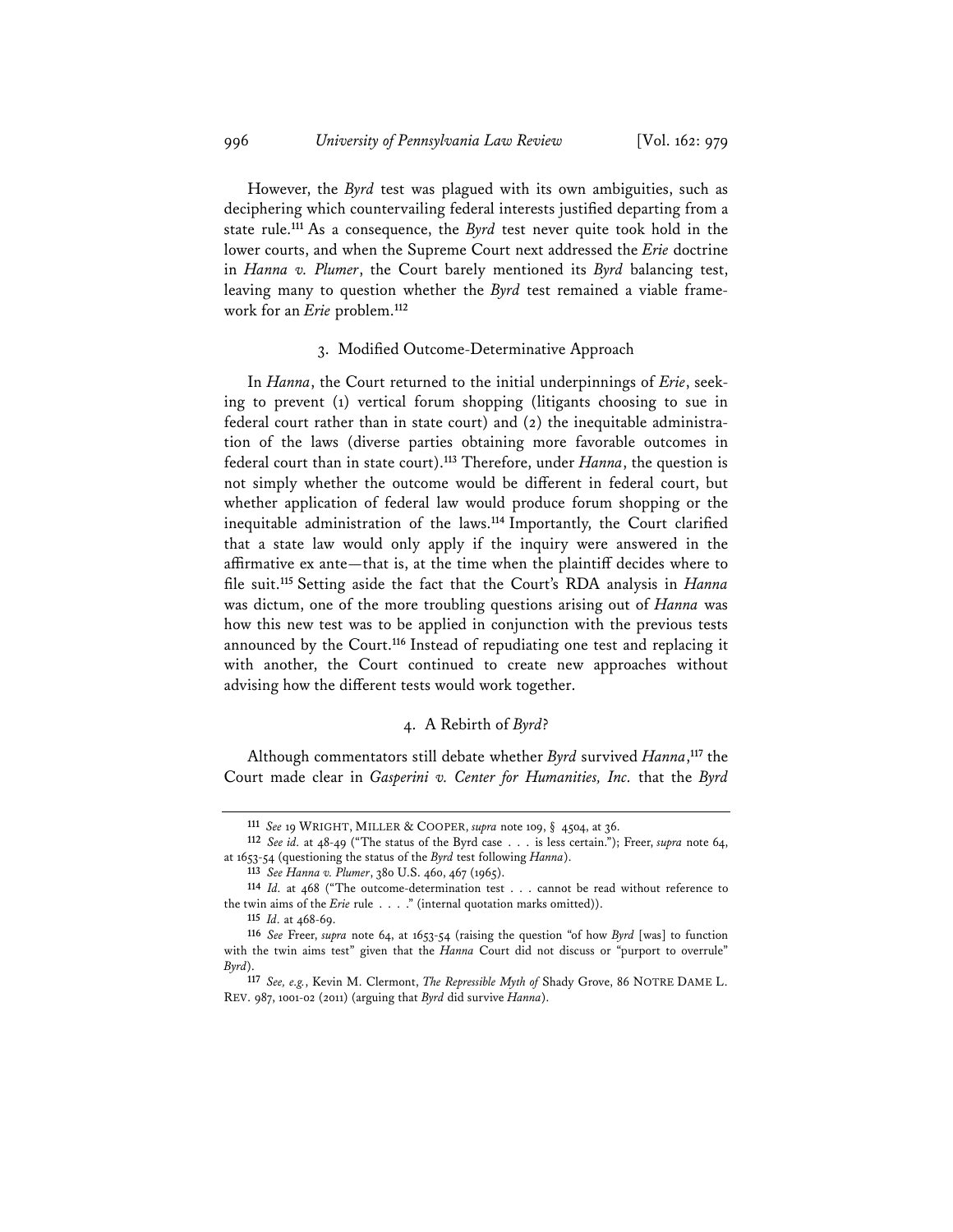balancing test was alive and well.**<sup>118</sup>** Interestingly, the Court decided to revive *Byrd* in the context of its *Hanna*-prong analysis, not its RDA analysis.**<sup>119</sup>** Nonetheless, it became clear that the *Byrd* balancing test was still a valid interpretive tool, as balancing the state and federal interests at play is a helpful exercise when conducting an RDA analysis.

In *Gasperini*, the Court dealt with a New York state law, CPLR  $\S$  5501(c), that set forth a standard for appellate review of jury verdicts and gave appellate courts the power to order a remittitur when the award "deviat[ed] materially from what would be reasonable compensation."**<sup>120</sup>** This case presented two distinctive *Erie* conflicts: (1) a conflict with the Seventh Amendment's Reexamination Clause; and (2) a conflict with FRCP 59(a).**<sup>121</sup>** With regard to the Seventh Amendment conflict, the Court had to decide both the proper standard in the trial court for reviewing a motion to alter a jury verdict and the proper standard for appellate review of the trial court's determination.**<sup>122</sup>** Here, the Court, discussing the *Byrd* balancing test, decided it could accommodate the state and federal interests at play by having the *trial court* apply New York's "deviates materially" standard while allowing a federal appellate court to review the trial court's determination using an "abuse of discretion" standard.**<sup>123</sup>** Additionally, by permitting a district court to order a new trial when a jury verdict "deviated materially" from what would be reasonable compensation, the *Gasperini* majority concluded that Rule  $59(a)$  was not instructive on the standard to be used in evaluating jury awards, and consequently, on whether a new trial should be granted.**<sup>124</sup>**

Had Rule 59(a) covered the issue, as Justice Scalia argued in dissent, *Hanna* clearly required that the Federal Rule govern.**<sup>125</sup>** The majority, acknowledging the difficulty in distinguishing between matters of substance and procedure, viewed the New York directive as a procedural mechanism

**<sup>118</sup>** *See* 518 U.S. 415, 431-32 (1996) (discussing and citing to *Byrd*). *But see* Stephen B. Burbank, *Aggregation on the Couch: The Strategic Uses of Ambiguity and Hypocrisy*, 106 COLUM. L. REV. 1924, 1949 (2006) (arguing that the Court has not revived *Byrd* and pointing out that the *Gasperini* Court "ignored [*Byrd*] in dealing with the problem on which it might have made a difference and invoked [*Byrd*] on the problem for which it was redundant" (footnote omitted)).

**<sup>119</sup>** *See* Freer, *supra* note 64, at 1656 (observing that "the RDA discussion in *Gasperini* does not mention *Byrd*").

**<sup>120</sup>** *Gasperini*, 518 U.S. at 418.

**<sup>121</sup>** *See id.* at 426, 433.

**<sup>122</sup>** *Id.* at 433-35.

**<sup>123</sup>** *Id.* at 437-38.

**<sup>124</sup>** *See id.* at 433 (interpreting Rule 59(a) as saying simply that federal courts could grant a new trial after a jury trial on any ground recognized at common law).

**<sup>125</sup>** *See id.* at 467-68 (Scalia, J., dissenting).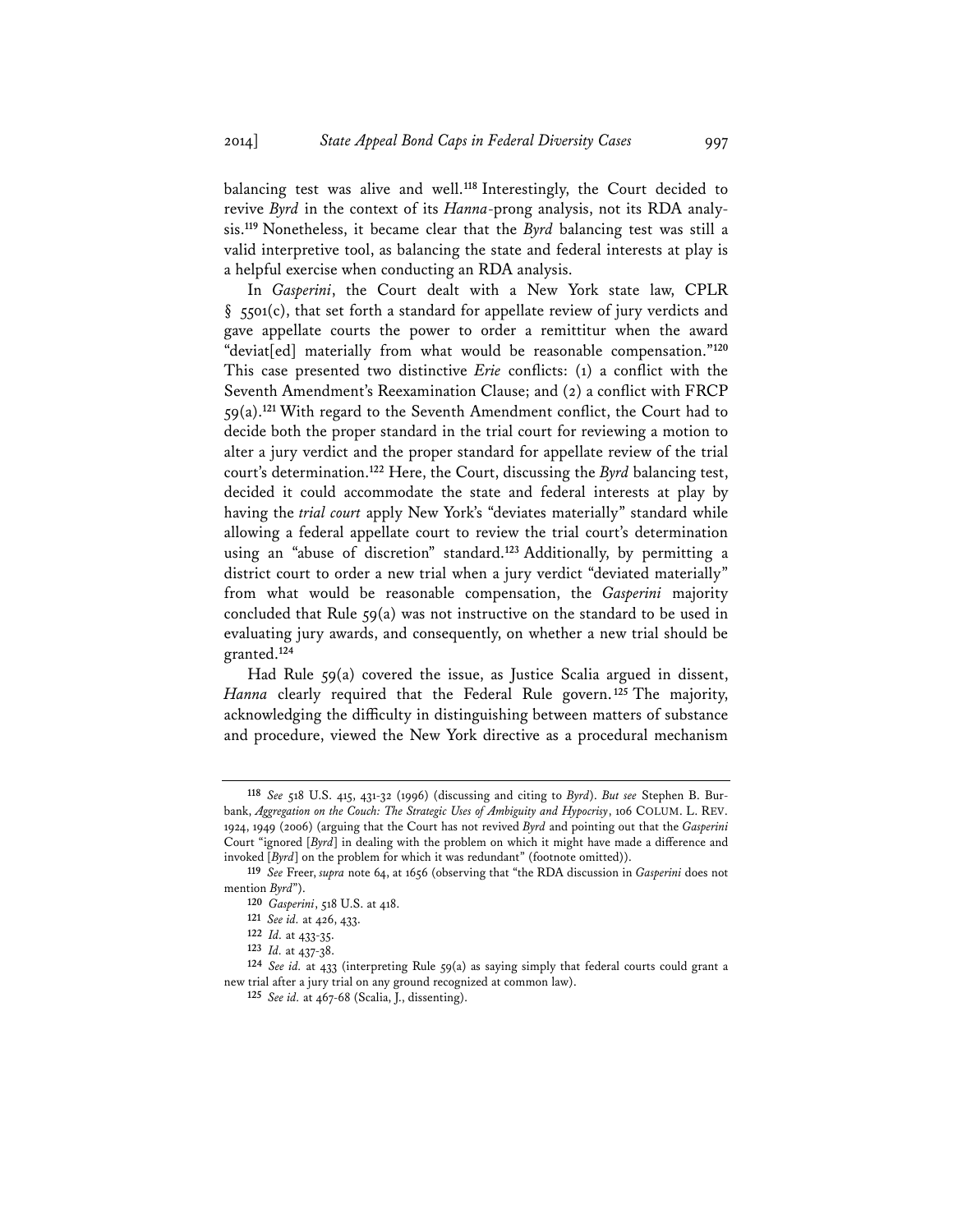with substantive goals.<sup>126</sup> In this way, the majority interpreted Rule  $\zeta_9(a)$ "with sensitivity to important state interests and regulatory policies" in order to avoid a conflict,**<sup>127</sup>** thereby distancing the Court from *Walker*'s directive to interpret the Federal Rules in accordance with their plain meaning.**<sup>128</sup>**

# III. APPLYING THE *ERIE* DOCTRINE TO STATE APPEAL BOND REFORM STATUTES AND FEDERAL RULE OF CIVIL PROCEDURE 62(d)

FRCP 62(d) allows a district court judge to stay execution of a judgment while a judgment debtor's appeal works its way through the appellate process. Because Rule 62(d) does not specify the amount a judgment debtor must post in order to secure a stay, the federal courts have read the Rule consistently with former Rule 73(d), which, while expressing a preference for a bond in the amount of the judgment plus costs and interest, allowed judges discretion to accept a lesser amount if the judgment debtor could show good cause.**<sup>129</sup>** Any state statute that caps the amount of a supersedeas bond, if applied in federal court, would ostensibly take away the discretion federal judges have enjoyed in setting supersedeas bond amounts throughout the federal judiciary's existence.**<sup>130</sup>** This Part applies the Court's evolving *Erie* doctrine to the conflict between Rule 62(d) and state statutes capping appeal bonds.

# A. Hanna*-Prong Analysis of Rule 62(d) and State Appeal Bond Reform Provisions*

Is Rule 62(d) broad enough to cover the question of how much a defendant must secure via supersedeas bond to stay enforcement proceedings

**<sup>126</sup>** *Id.* at 429. The majority classified CPLR § 5501(c) as substantive because the New York directive "was designed to provide an analogous control" to statutory caps on damages, which both parties agreed were substantive. *Id.*

**<sup>127</sup>** *Id.* at 427 n.7.

**<sup>128</sup>** *See* Freer, *supra* note 64, at 1642-43.

**<sup>129</sup>** *See supra* Section I.A (describing the historical underpinnings of the supersedeas bond and the current federal practice with regard to Rule 62(d)).

**<sup>130</sup>** *See supra* Section I.A. Local court rules across the country have filled in the gap created when the Federal Rules of Appellate Procedure supplanted former Rule 73(d) and instruct judges as to the sufficiency of a supersedeas bond. *See supra* note 26 (providing examples of such local court rules). However, local rules are not afforded the same deference as the congressionally approved Federal Rules. *See* Ashland Chem. Inc. v. Barco Inc., 123 F.3d 261, 264 n.2 (5th Cir. 1997) ("[W]e decline to extend *Hanna*'s more lenient scrutiny of the Federal Rules of Civil Procedure to include [a] Local Rule.").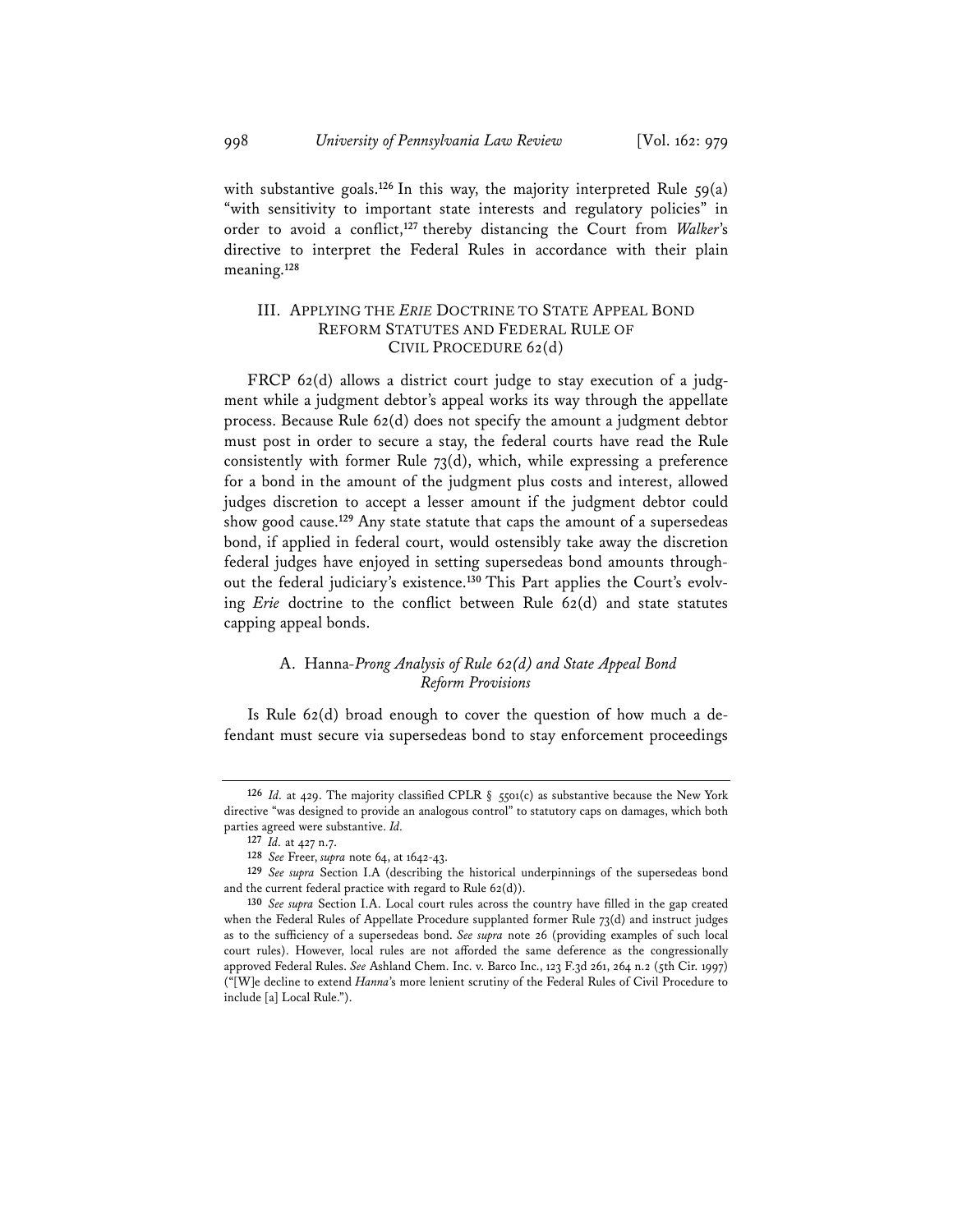in a case where a damages award (inclusive of compensatory and punitive damages) is in excess of a state's statutory cap on appeal bonds? In light of the wave of appeal bond reform and the significant state interests motivating these reforms, it is possible to read Rule 62(d) as not covering the entire issue of supersedeas bond requirements, but instead leaving room for the application of state statutes.**<sup>131</sup>**

# 1. State Appeal Bond Reform Statutes Do Not Affect Rule 62(d)'s Process Requirements

The issue of setting supersedeas bond amounts can be distinguished from the cases holding that where state supersedeas bond statutes conflict with a specific command of Rule 62, the Rule governs. For example, when a state statute prescribes a certain mandatory *process* for filing a supersedeas bond that conflicts with the mandate of Rule 62(d), the Federal Rule governs. In *Vacation Village, Inc. v. Clark County*, a Nevada statute required that a state agency deposit with the court the full judgment amount before disputing a monetary judgment on appeal.**<sup>132</sup>** The Ninth Circuit correctly held that this requirement directly conflicted with Rule 62(d)'s command that an appellant may secure a stay as a matter of right upon posting a satisfactory supersedeas bond.**<sup>133</sup>** As a "purely procedural" rule addressing the process for obtaining a stay, *Hanna* undisputedly commands federal courts sitting in diversity to apply Rule 62(d) if it covers the situation.**<sup>134</sup>** Similarly, other courts, when confronted with state statutes that allow for public entities to obtain a stay on appeal without posting a supersedeas bond or other form of security, have routinely held that Rule 62(d) preempts these statutes.**<sup>135</sup>** The rationale here is that federal courts must follow Rule 62(d)'s policy of requiring security, via supersedeas bond or

**<sup>131</sup>** There are, of course, limits to this interpretation. For example, a state statute capping the amount a defendant must secure by supersedeas bond at \$1000, regardless of the amount of the judgment, would be untenable. Such a statute would violate the purpose behind Rule 62(d), which is "to preserve the status quo while protecting the non-appealing party's rights pending appeal." Poplar Grove Planting & Ref. Co. v. Bache Halsey Stuart, Inc., 600 F.2d 1189, 1190-91 (5th Cir. 1979). A state's appeal bond reform statute cannot be allowed to make Rule 62(d) a meaningless formality. Rather, a state's statute should only apply in federal court if it promotes an important substantive state interest and does not violate the purpose behind Rule 62(d).

**<sup>132</sup>** 497 F.3d 902, 913 (9th Cir. 2007).

**<sup>133</sup>** *Id.* at 913-14.

**<sup>134</sup>** *See id.* (citing Hanna v. Plumer, 380 U.S. 460, 465, 471-72 (1965), and Bass v. First Pac. Networks, Inc., 219 F.3d 1052, 1055 (9th Cir. 2000)).

**<sup>135</sup>** *See* Leuzinger v. County of Lake, 253 F.R.D. 469, 474-75 (N.D. Cal. 2008) (discussing several cases holding that, when Rule 62(d) conflicts with a state law, Rule 62(d) prevails).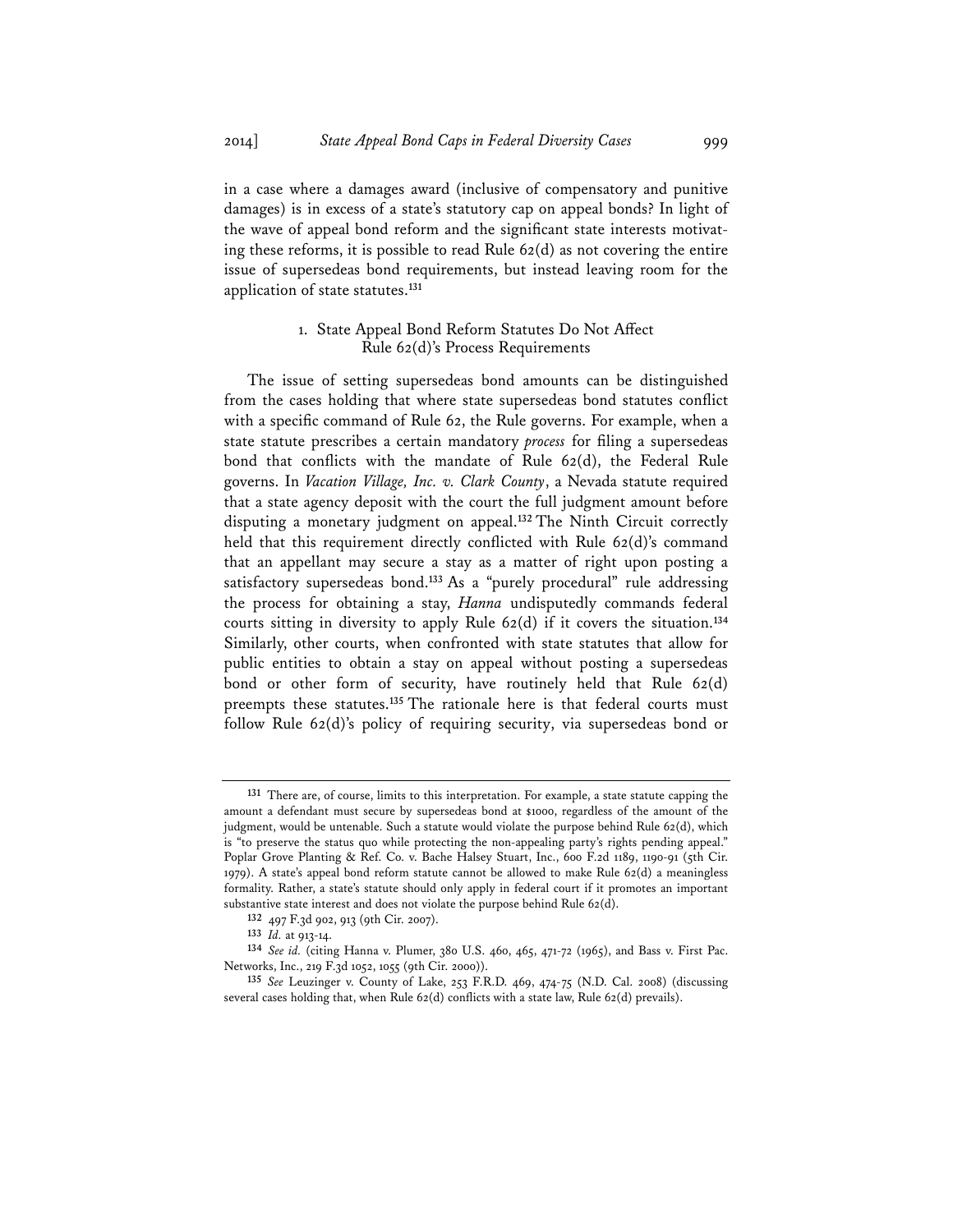otherwise, before a stay is granted.**<sup>136</sup>** Again, however, the courts take issue with the fact that a state law is supplanting the *process* for obtaining a postjudgment stay, not the *adequacy* of a bond posted pursuant to the proper federal process.**<sup>137</sup>**

In contrast, state appeal bond caps do not supplant the process for securing a postjudgment stay. The appeal bond reform statutes comply with Rule 62's policy of disfavoring unsecured stays during the pendency of an appeal.**<sup>138</sup>** Rule 62(d) appears, by its plain meaning, to only regulate the procedure for securing a postjudgment stay. However, whether the Rule is given a narrow or broad construction will determine whether Rule 62(d) in fact covers the scenario at issue.

#### 2. Appeal Bond Caps and Judicial Discretion

Appeal bond caps do, however, restrict the discretion judges can exercise in setting supersedeas bond amounts pursuant to Rule 62(d). According to *Burlington Northern Railroad v. Woods*, when a Federal Rule provides for judicial discretion, a mandatory state rule that interferes with that discretion will not be given effect in federal court.**<sup>139</sup>** In *Burlington Northern*, the Court interpreted FRAP 38, which gives judges the discretion to award "just damages" to an appellee upon a determination that the appellant pursued a frivolous appeal.**<sup>140</sup>** Rule 38 allows judges to determine the amount of damages, if any, that should be awarded on a case-by-case basis, while the conflicting state rule mandated a ten percent penalty across the board when certain criteria were met.**<sup>141</sup>** Reading Rule 38 broadly, the Court held the mandatory state provision inapplicable in federal courts because it would have the effect of requiring a federal court to assess specific damages, whereas the court may otherwise have assessed a lesser amount—or none at all.**<sup>142</sup>** Similarly, in *Stewart Organization v. Ricoh Corp.*, the Court held that a state law disfavoring forum-selection clauses was not applicable in federal

**<sup>136</sup>** *Id.* at 475.

**<sup>137</sup>** *See id.* (holding that "Rule 62 provides the *process* for *post-judgment stays*," thereby supplanting any state law that allows for a postjudgment stay to be granted without posting security).

**<sup>138</sup>** *See* Van Huss v. Landsberg, 262 F. Supp. 867, 870 (W.D. Mo. 1967) ("Rule 62 . . . indicates a policy against any unsecured stay of execution after the expiration of the time for filing a motion for new trial.").

**<sup>139</sup>** 480 U.S. 1, 6-8 (1987); *see also* Benjamin Grossberg, Comment, *Uniformity, Federalism, and Tort Reform: The* Erie *Implications of Medical Malpractice Certificate of Merit Statutes*, 159 U. PA. L. REV. 217, 242 (2010).

**<sup>140</sup>** 480 U.S. at 7. **<sup>141</sup>** *Id.* at 3-4.

**<sup>142</sup>** *Id.* at 7-8.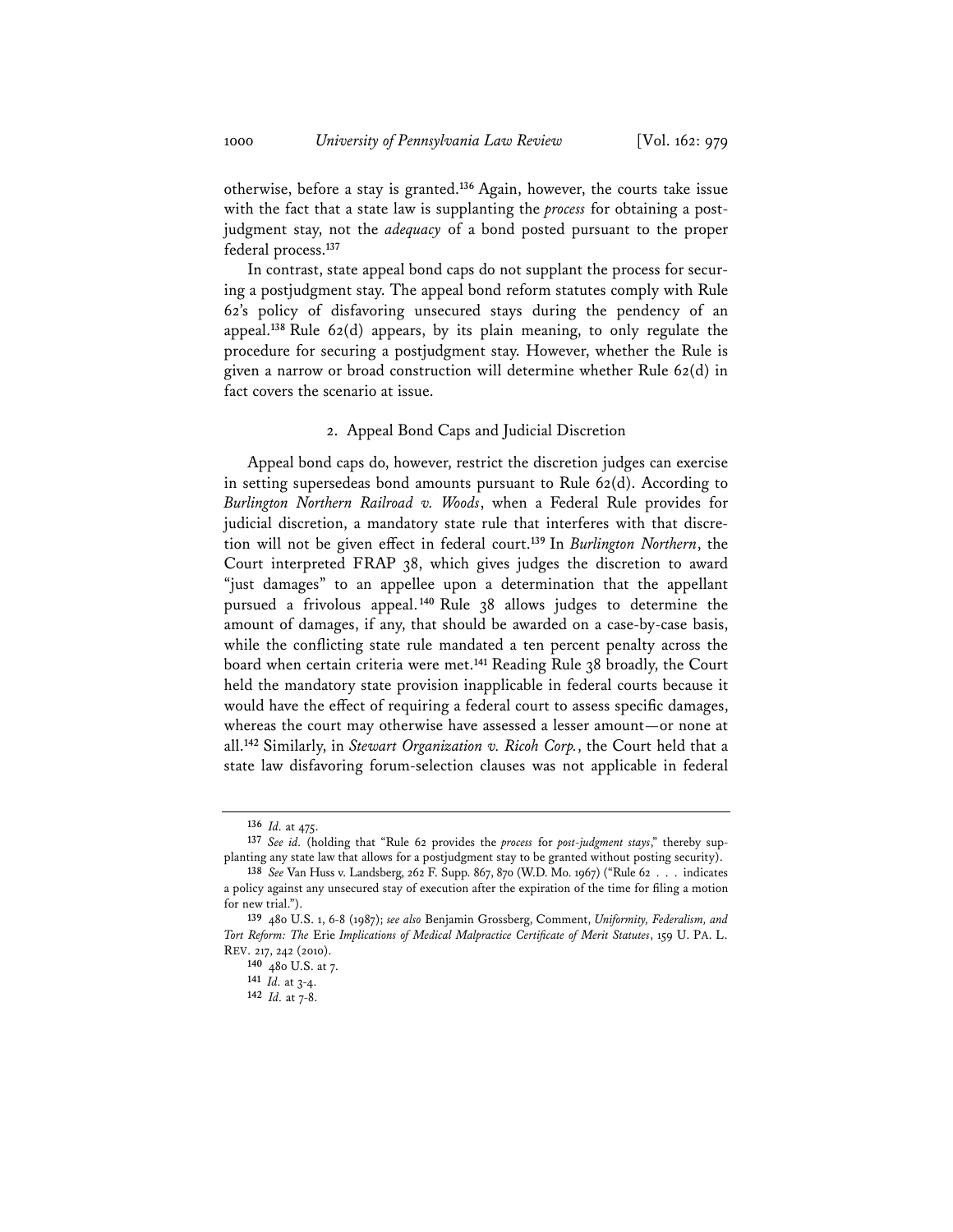courts if it interfered with a district court's exercise of discretion in conducting a transfer-of-venue analysis under 28 U.S.C. § 1404(a).**<sup>143</sup>**

A federal court could follow the approach of these cases by broadly construing FRCP 62(d) and concluding that the Rule covers the issue of setting the amount of a supersedeas bond. Under this construction, since state statutes capping supersedeas bonds would interfere with a Federal Rule's "discretionary mode of operation," these statutes should be inapplicable in the federal courts.**<sup>144</sup>**

This approach, however, is not a foregone conclusion. The discretionary aspect of Rule 62(d) is distinguishable from the provisions in dispute in *Burlington Northern* and *Stewart*. In *Burlington Northern*, the Court worried that the mandatory operation of the Alabama penalty provision could force a federal court to assess damages for a nonfrivolous appeal, where FRAP 38 would not have directed a judge to do so.**<sup>145</sup>** Likewise, in *Stewart*, the application of the Alabama statute, which discouraged the application of forum-selection clauses "providing for out-of-state venues,"**<sup>146</sup>** would have altered the analysis § 1404(a) demanded.**<sup>147</sup>** Conversely, FRCP 62(d) does not allow judges discretion to stay execution of the judgment upon the posting of a supersedeas bond; the stay is automatic once a court approves the bond.**<sup>148</sup>** The discretion the court retains is whether to approve the bond or not.**<sup>149</sup>** Thus, state appeal bond cap statutes would not be forcing judges to grant stays where they otherwise would not have done so; such statutes would only fill in the details as to the sufficiency of a supersedeas bond.

**<sup>143</sup>** 487 U.S. 22, 30-31 (1988). The federal law here allows district courts, in their discretion, to transfer any civil action to another district in the country. 28 U.S.C. § 1404(a) (2006); *Stewart*, 487 U.S. at 29. The state law in question, in categorically disfavoring forum-selection clauses, would have impermissibly instructed a district court to give more weight to one factor—the presence of a forum-selection clause—than other factors in its transfer analysis. *Stewart*, 487 U.S. at 30-31. **<sup>144</sup>** *See Burlington Northern*, 480 U.S. at 7. If Rule 62(d) were broad enough to control the

issue, it would govern absent some contention that the Rule violated the Constitution or the REA. *See* Hanna v. Plumer, 380 U.S. 460, 471 (1965).

**<sup>145</sup>** *See* 480 U.S. at 8 ("Federal Rule 38 adopts a case-by-case approach to identifying and deterring frivolous appeals; the Alabama statute precludes any exercise of discretion within its scope of operation.").

**<sup>146</sup>** 487 U.S. at 30.

**<sup>147</sup>** *See id.* at 31 ("Congress has directed that multiple considerations govern transfer within the federal court system, and a state policy focusing on a single concern or a subset of the factors identified in  $\S$  1404(a) would defeat that command.").

**<sup>148</sup>** Rule 62(d) states that "the appellant may obtain a stay by supersedeas bond." FED. R. CIV. P. 62(d). It does not state that the court may grant a stay if an appellant posts a supersedeas bond.

**<sup>149</sup>** *See id.* ("The stay takes effect when the court approves the bond.").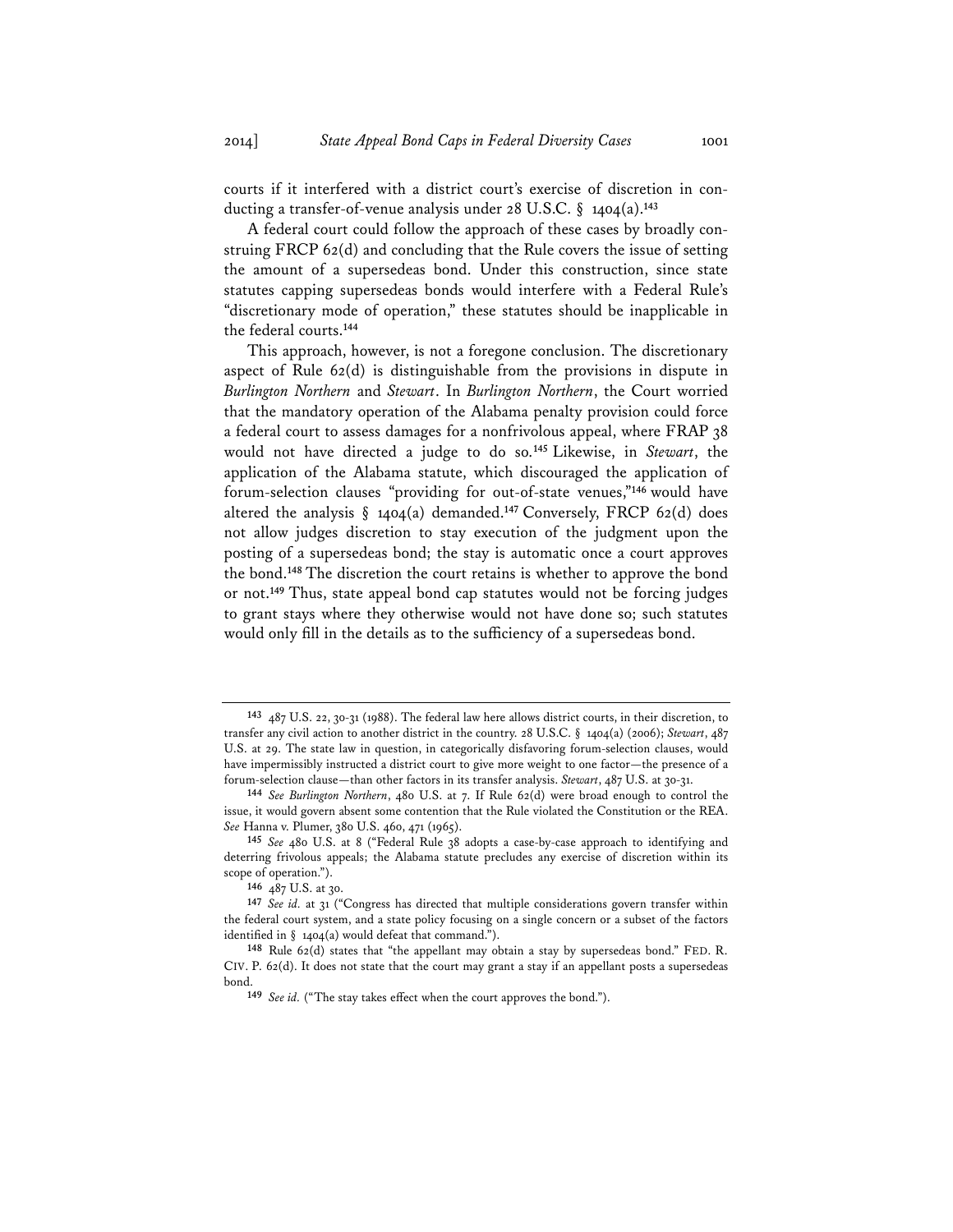Rule 62(d)'s statutory predecessor, 28 U.S.C. § 874,**<sup>150</sup>** directed an appellant to "giv[e] the security required by law" in order to stay a judgment upon appeal.<sup>151</sup> The substance of § 874 was incorporated into Rule 62(d) and former Rule 73(d).**<sup>152</sup>** However, when the Federal Rules of Appellate Procedure supplanted former Rule 73(d) without incorporating its substance as to the sufficiency of a supersedeas bond, the Federal Rules lacked any explicit direction as to what security was "required by law."**<sup>153</sup>** Consequently, federal courts have largely continued to read Rule 62(d) in light of former Rule 73(d).**<sup>154</sup>** Federal supersedeas practice, both past and present, clearly evinces a policy to require an appellant to provide security on appeal. However, existing federal practice also takes into consideration circumstances when a supersedeas bond in the full amount of a judgment would not be required.**<sup>155</sup>** Therefore, rather than supplanting judicial discretion, one can view appeal bond caps as working in tandem with established federal policy, helping to inform the district courts as to the sufficiency of a supersedeas bond.

#### 3. The Case for Accommodation

A court can simply give Rule 62(d) a narrower construction by utilizing the interpretive principles the Court described in *Gasperini v. Center for Humanities, Inc.* to avoid a conflict with state law. *Gasperini* instructed courts to interpret the Federal Rules "with sensitivity to important state interests

**<sup>155</sup>** *See* Olympia Equip. Leasing Co. v. W. Union Tel. Co., 786 F.2d 794, 796 (7th Cir. 1986) (setting forth two situations in which accepting alternative security might be appropriate: "where the defendant's ability to pay the judgment is so plain that the cost of the bond would be a waste of money"; and "where the requirement would put the defendant's other creditors in undue jeopardy"); *Fed. Prescription Serv.*, 636 F.2d at 757-58 (agreeing with the view that Rule 62(d) "does not prohibit the district court from exercising a sound discretion to authorize unsecured stays in cases it considers appropriate" and citing cases where courts have found it appropriate to depart from the norm of requiring a bond in the full amount of the judgment).

**<sup>150</sup>** Section 874 was repealed by the 1948 Judicial Code. Act of June 25, 1948, ch. 646, 62 Stat. 869 (codified as amended at 28 U.S.C.); *see also* Hudson City Sav. Bank v. Hampton Gardens Ltd., 438 A.2d 323, 326 n.3 (N.J. 1981).

**<sup>151</sup>** 28 U.S.C. § 874 (1934) (repealed 1948).

**<sup>152</sup>** Table Showing Disposition of All Sections of Former Title 28, 28 U.S.C. intro. (2006); *see also* C.H. Sanders Co. v. BHAP Hous. Dev. Fund Co., 750 F. Supp. 67, 72-73 (E.D.N.Y. 1990).

**<sup>153</sup>** 28 U.S.C. § 874.

**<sup>154</sup>** *See, e.g.*, Strong v. Laubach, 443 F.3d 1297, 1299 (10th Cir. 2006) (interpreting Rule 62(d) as usually requiring a bond for the full amount of the judgment, unless the district court decides to set a different amount); Texaco Inc. v. Pennzoil Co., 784 F.2d 1133, 1154-55 (2d Cir. 1986), *rev'd on other grounds*, 481 U.S. 1 (1987) (same); Fed. Prescription Serv., Inc. v. Am. Pharm. Ass'n, 636 F.2d 755, 758-59 (D.C. Cir. 1980) (same); Poplar Grove Planting & Ref. Co. v. Bache Halsey Stuart, Inc., 600 F.2d 1189, 1191 (5th Cir. 1979) (same).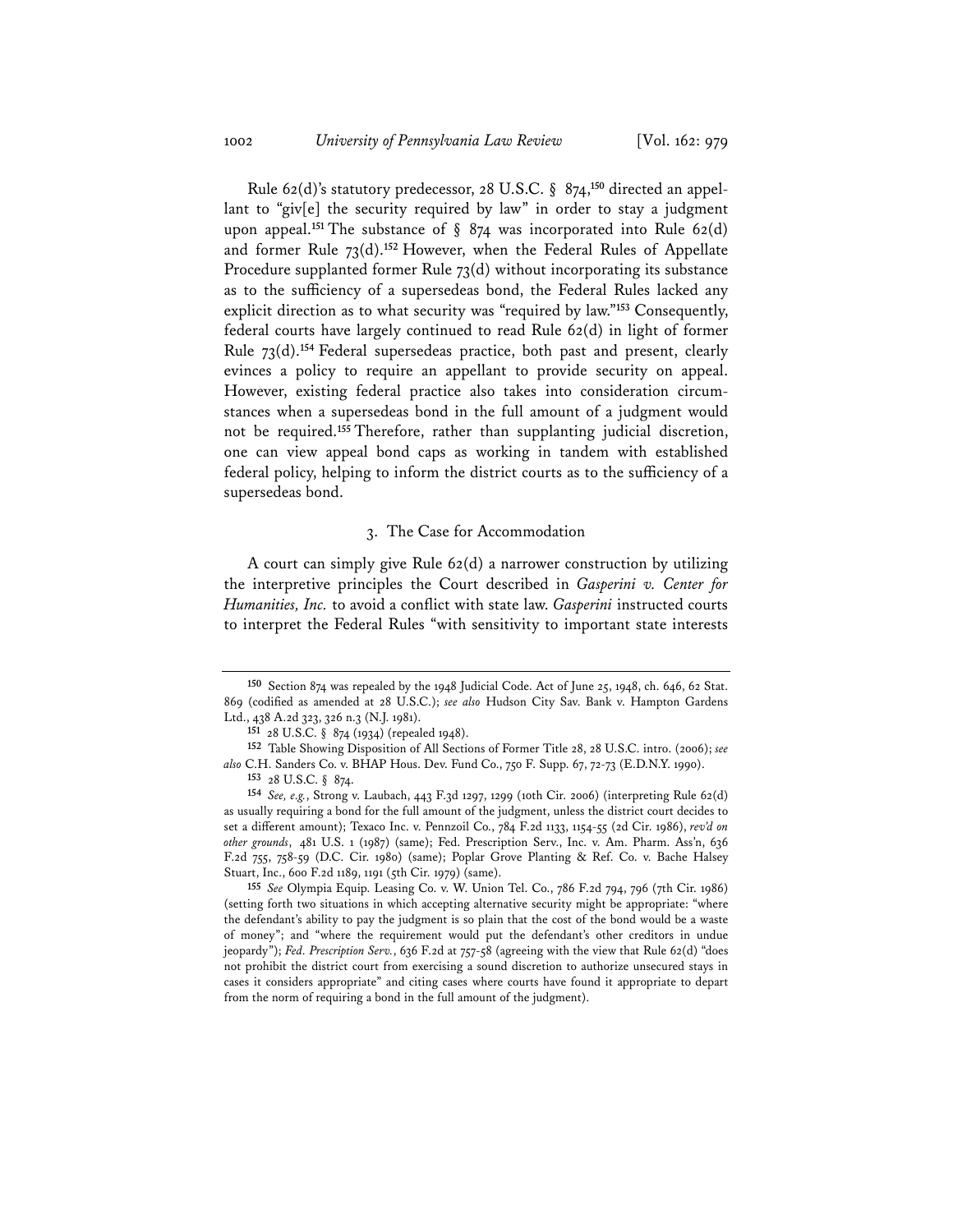and regulatory policies."**<sup>156</sup>** States have passed statutes capping appeal bonds with several important objectives in mind, including preserving the right to appeal massive monetary judgments without forcing a judgment debtor into bankruptcy, ensuring appellate review of erroneous judgments, protecting payment streams from signatories to the MSA, and preventing plaintiffs from obtaining an undue advantage in settlement negotiations.**<sup>157</sup>** Meanwhile, the countervailing federal interests appear to include preserving the discretion of district court judges in setting the amount of a supersedeas bond and the uniform application of Rule 62(d) in federal courts across the country. Rule 62(d), however, does not call into question an "essential characteristic" of the federal judiciary system, such as the allocation of power between judge and jury.**<sup>158</sup>**

In an effort to accommodate a state's interest in capping an appeal bond, a court can construe Rule 62(d) simply to control the *process* of obtaining a postjudgment stay in federal courts, while allowing state law to fill in the substance of what constitutes a sufficient supersedeas bond. The Seventh Circuit grappled with this type of *Gasperini* analysis in *Houben v. Telular Corp.*, where it had to decide whether Rule 62(b) or state law governed an employer's liability with regard to the timely satisfaction of a judgment.**<sup>159</sup>** At issue was a state law mandating that statutory penalties begin to accrue fifteen days after a court orders an employer to pay wages due to an employee.**<sup>160</sup>** Before the fifteen days expired in this case, the employerdefendant had filed a post-trial motion, implicating Rule 62(b), which grants federal judges discretion to stay execution of the judgment.**<sup>161</sup>** On the other hand, the state provision operated in a mandatory fashion, requiring

**<sup>156</sup>** 518 U.S. 415, 427 n.7 (1996).

**<sup>157</sup>** *See* Behrens & Crouse, *supra* note 38, at 183-84; Rendleman, *supra* note 1, at 1112, 1124-26, 1145; *see also* MONT. CODE ANN. § 25-12-103 (2013) (instituting an appeal bond cap "in order to ensure that financial considerations do not adversely impact the right of appeal"); Meeting Minutes, *supra* note 56 (statement of Marcus Osborn, Manager of Government and Public Affairs, Arizona Manufacturers Council and Arizona Chamber of Commerce) (emphasizing that the choice to appeal should not negatively affect a business's ability to function).

**<sup>158</sup>** *See, e.g.*, *Gasperini*, 518 U.S. at 431-33 (discussing the Second Circuit's failure to "attend to '[a]n essential characteristic of [the federal court] system'"—i.e., the division of power between judge and jury—"when it used [a state rule] as 'the standard for [federal] appellate review'" (first, second, and fourth alterations in original) (citations omitted)); Byrd v. Blue Ridge Rural Elec. Coop., 356 U.S. 525, 537-39 (1958) (noting the "strong federal policy against allowing state rules to disrupt the judge-jury relationship in the federal courts").

**<sup>159</sup>** 309 F.3d 1028, 1030, 1038 (7th Cir. 2002).

**<sup>160</sup>** *Id.* at 1030.

**<sup>161</sup>** *Id.* at 1029, 1038.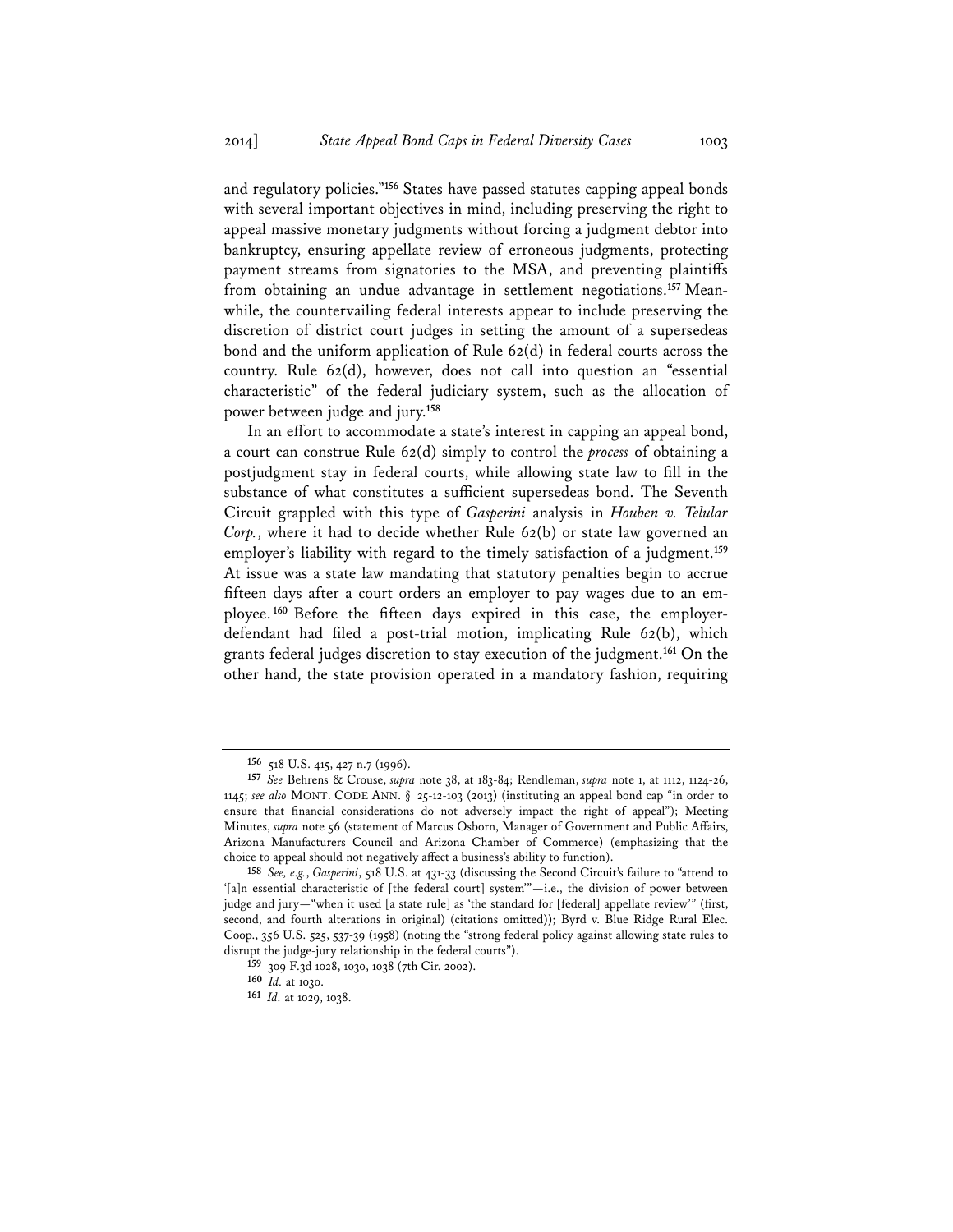penalties to accrue fifteen days after a court order, regardless of any posttrial motions.**<sup>162</sup>**

In *Houben*, the Seventh Circuit acknowledged that *Gasperini* provided a way for the federal courts to implement "the substantive elements of [a] state statute within the framework of federal procedures."**<sup>163</sup>** The court hypothesized that it could accommodate both the state statute and Rule 62 by adhering to Rule 62's timing directives and requiring federal judges to exercise their Rule 62(b) discretion "in favor of permitting immediate execution" of a judgment to give effect to the state law.**<sup>164</sup>** However, the court found this accommodation to be "too much of a strain" because it would rob federal judges of their discretion to institute a stay under Rule 62(b).**<sup>165</sup>** Instead, the court fell back on the familiar dictates of *Hanna* and applied the valid Federal Rule to the exclusion of the conflicting state provision.**<sup>166</sup>**

Importantly, the Rule 62(b) conflict described in *Houben* is distinguishable from a Rule  $62(d)$  conflict with statutes that cap appeal bonds. First, the Rule 62(b) conflict dealt with a quintessentially procedural aspect of the Federal Rules—timing, which is something that appeal bond reform statutes do not interfere with. Second, Rule 62(b) explicitly vests federal judges with the discretion to issue a stay when it provides that "the court may stay . . . execution" upon the filing of a postjudgment motion.**<sup>167</sup>** In contrast, the stay by supersedeas bond in Rule  $62(d)$  is automatic when the court approves the bond.**<sup>168</sup>**

By interpreting Rule 62(d) to reach only the process for obtaining a stay by supersedeas bond, and by acknowledging that the judicial discretion contained in Rule 62(d) is distinct from that afforded by other Federal Rules where courts have refused to seek an accommodation between the state and federal laws, courts can accommodate states' interests in passing appeal bond reform statutes by applying the state statutes in conjunction with Rule 62(d).

**<sup>162</sup>** *Id.* at 1030-31, 1038.

**<sup>163</sup>** *Id.* at 1034-35.

**<sup>164</sup>** *Id.* at 1038.

**<sup>165</sup>** *Id.* at 1038-39.

**<sup>166</sup>** *Id.* at 1040.

**<sup>167</sup>** FED. R. CIV. P. 62(b).

**<sup>168</sup>** FED. R. CIV. P. 62(d); *see also supra* note 24 and accompanying text.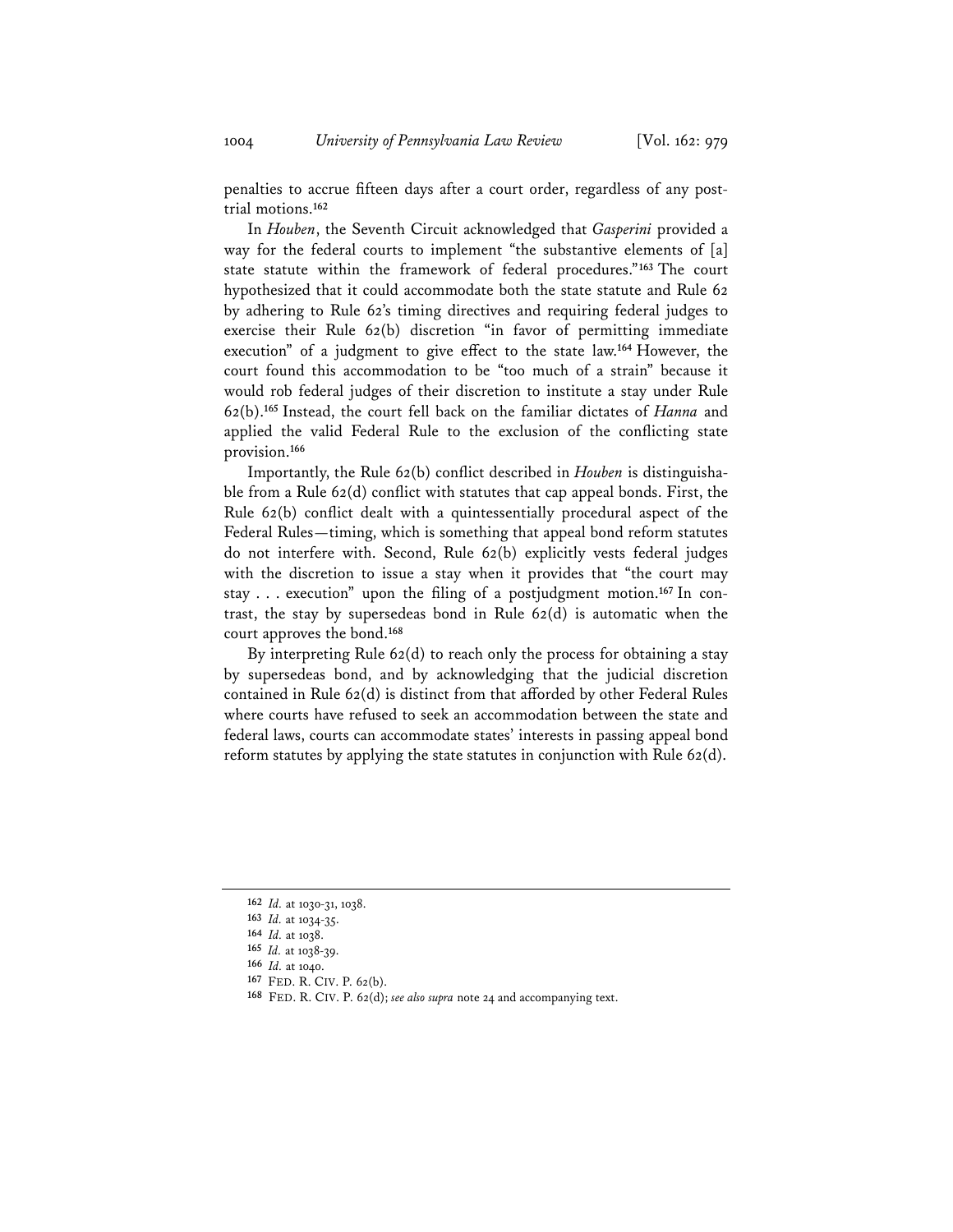# B*. RDA-Prong Analysis of Rule 62(d) and State Appeal Bond Reform Provisions*

If Rule 62(d) does not entirely cover the question of supersedeas bond amounts in cases with massive damages awards, one must dive into "the typical, relatively unguided *Erie* choice" to determine whether Rule 62(d) or a given state statute capping appeal bonds will apply.**<sup>169</sup>** At this point, courts often point out that federal courts sitting in diversity should "apply state substantive law and federal procedural law."**<sup>170</sup>** However, this analysis has become so muddled that even the Supreme Court has called it a "challenging endeavor."**<sup>171</sup>** Therefore, given the impracticality of applying the distinction, instead of attempting to classify appeal bond reform statutes as "procedural" or "substantive," this Comment addresses the underlying state and federal interests at play.**<sup>172</sup>**

#### 1. Outcome-Determinative Test

The first step in any RDA-prong analysis is to conduct *Guaranty Trust*'s outcome-determinative test, as modified by *Hanna*, with an eye to the twin aims of *Erie*. Whether the application of a federal practice will produce vertical forum shopping must be determined from an ex ante perspective when the plaintiff is considering where to file his lawsuit.**<sup>173</sup>** If federal courts sitting in diversity do not apply the state statutes that cap appeal bonds, the risk of vertical forum shopping will increase.

For example, several states cap the amount a defendant must pay to obtain a stay via supersedeas bond in certain circumstances to a set percentage of the defendant's net worth.**<sup>174</sup>** As a result, an astute plaintiff, hoping to win

**<sup>173</sup>** *See Hanna*, 380 U.S. at 468-69 (discussing how the *Erie* doctrine concerns itself only with differences between state and federal law that influence where a litigant chooses to bring suit). Of course, one must also pay attention to the ability of a defendant to remove a case to federal court. However, for the purposes of this analysis, where it is the plaintiff attempting to evade the state appeal bond cap, this Comment focuses on the plaintiff's initial choice of forum as implicating *Hanna*'s directive to avoid vertical forum shopping.

**<sup>174</sup>** *See, e.g.*, FLA. STAT. ANN. § 768.733 (West 2000) (capping the amount a defendant in a certified class action must post to stay execution of a judgment at ten percent of the defendant's net worth); NEB. REV. STAT. § 25-1916 (2008) (capping the amount of a supersedeas bond in any civil action at fifty percent of the defendant's net worth); TEX. CIV. PRAC. & REM. CODE ANN. § 52.006 (West 2003) (same); MISS. R. APP. P. 8 (capping the amount of a supersedeas bond, as

**<sup>169</sup>** Hanna v. Plumer, 380 U.S. 460, 471 (1965).

**<sup>170</sup>** *See, e.g.*, *id.* at 465.

**<sup>171</sup>** Gasperini v. Ctr. for Humanities, Inc., 518 U.S. 415, 427 (1996).

**<sup>172</sup>** *Cf.* Joseph P. Bauer, *Shedding Light on* Shady Grove*: Further Reflections on the* Erie *Doctrine from a Conflicts Perspective*, 86 NOTRE DAME L. REV. 939, 972-75 (2011) (discussing the futility of the substance versus procedure distinction in the context of the *Hanna* prong of the *Erie* analysis).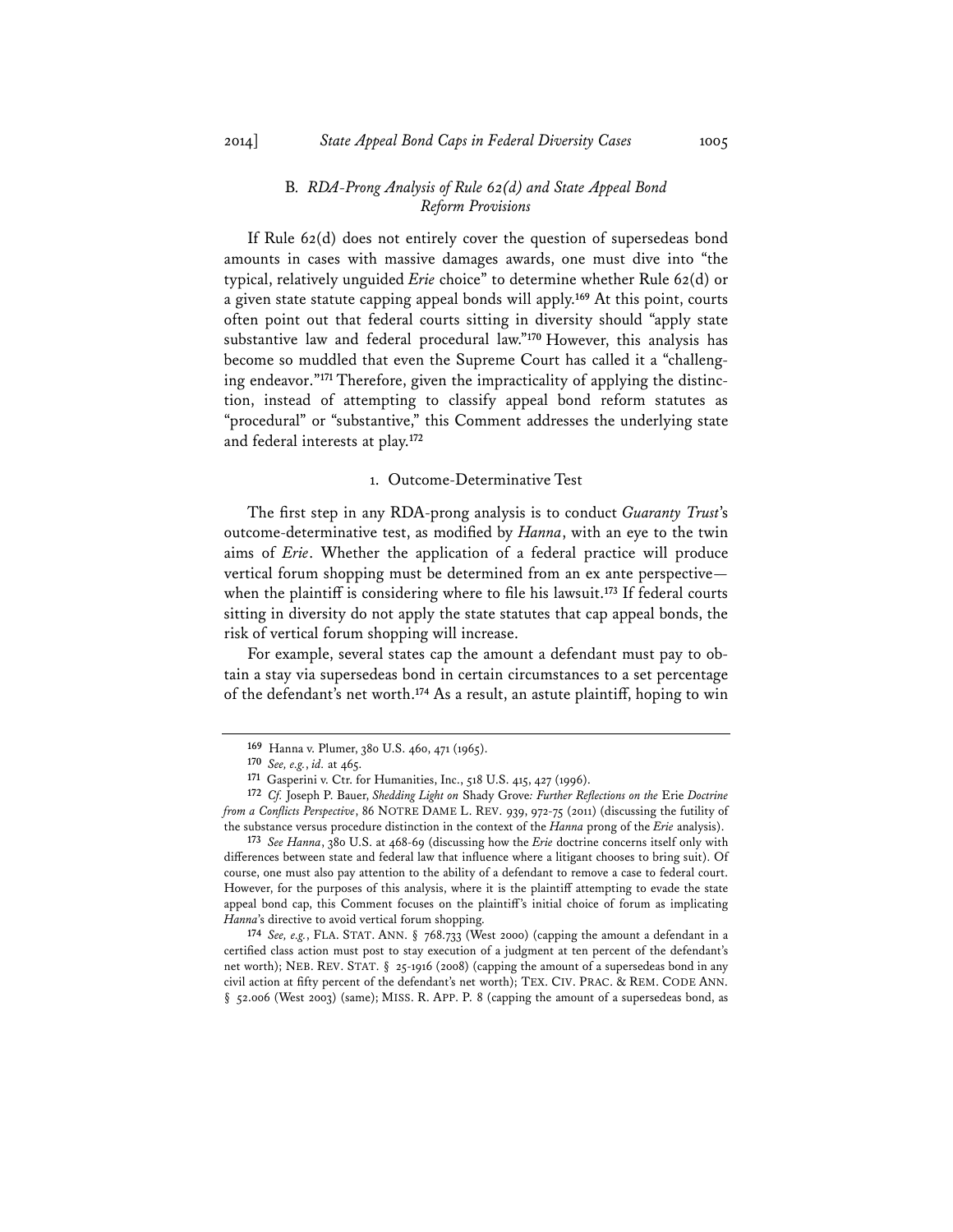a judgment in excess of the state's statutory cap, will be incentivized to sue in federal court rather than state court. The plaintiff will realize that, if nothing else, suing in federal court will provide a significant bargaining advantage in settlement negotiations. If a defendant thinks he will not be able to afford an appeal bond or will face significant financial hardship in doing so, he may be pressured into settling regardless of the merits of his arguments on appeal.**<sup>175</sup>** Similar results will follow from statutory caps that provide a strict monetary limit as opposed to a percentage-of-net-worth limit.**<sup>176</sup>**

However, the conclusion that the application of current federal practice would produce vertical forum shopping must be qualified. Even if vertical forum shopping were to occur, it would not result from the federal courts providing a different outcome per se. Rather, it would result from a plaintiff's educated decision that he could obtain a more favorable settlement in federal court than in a state court that would apply the state statute capping appeal bonds. The "expected value" of the plaintiff's claim would be altered.**<sup>177</sup>** Further, it would be very difficult to judge from the outset when application of Rule 62(d), as opposed to a state appeal bond reform statute, would lead to an "inequitable administration of the laws" by significantly altering the ultimate resolution of the case.

It is likely that if the analysis were to end here, a court would determine vertical forum shopping would not occur because of the countervailing pressures that could still motivate a plaintiff to sue in state court, such as a more advantageous jury pool or an increased likelihood of obtaining a significant punitive damages award. A pure *Hanna* style outcomedetermination test would therefore lead most courts to follow current federal practice to the exclusion of state appeal bond reform statutes. However, if a federal court accepts the argument that the possibility of a

**<sup>176</sup>** The statutes that do cap the amount of an appeal bond in relation to a defendant's net worth typically also include a hard monetary cap and instruct courts to apply the lesser of the two. *See supra* note 174 (listing examples of such statutes).

**<sup>177</sup>** *See* Tidmarsh, *supra* note 59, at 880-81 (discussing how litigation strategies are influenced by the expected value of a claim—that is, the "product of the probability of recovery and the amount of the remedy if liability is found").

to the punitive damages portion of a money judgment, at ten percent of the defendant's net worth)

**<sup>175</sup>** *See* Behrens & Crouse, *supra* note 38, at 184 (asserting that "[i]ronically, the more egregious the errors at trial, and the more outrageous the award, the more likely it is that the defendant will be unable to post a [sufficient] bond" and will be forced to settle); Harr, *supra* note 37, at 93-95 (chronicling the settlement negotiations between O'Keefe and Loewen, and suggesting the role that the mandatory appeal bond played in the settlement); Rendleman, *supra* note 1, at 1129 (explaining how the settlement in *O'Keefe* foreclosed appellate reversal of the "unfair jury verdict").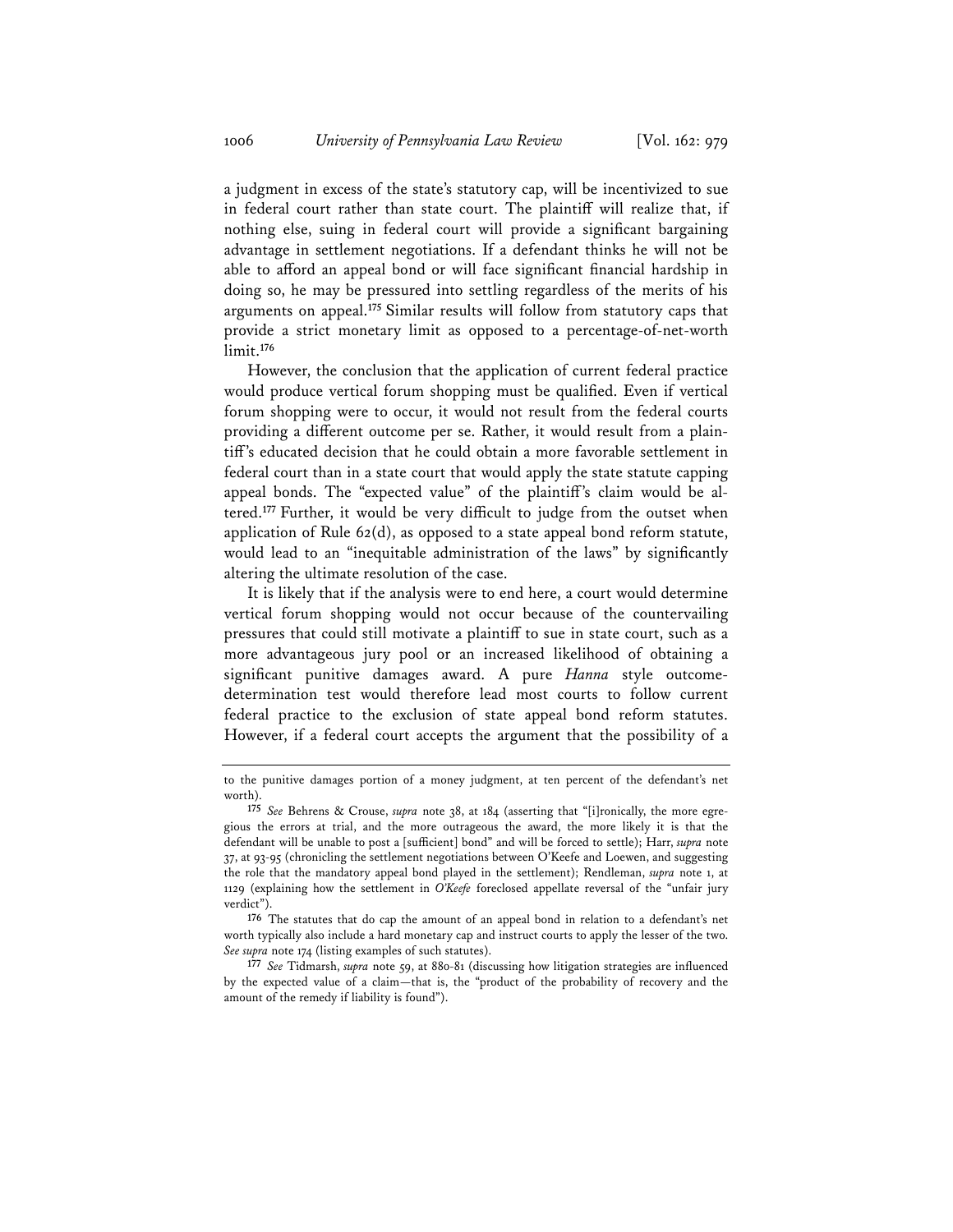claim's "expected value" being significantly altered is sufficiently "outcomedeterminative," a balancing test weighing the various state and federal interests should lead federal courts to apply the state appeal bond reform statutes.

#### 2. *Byrd* Balancing of State and Federal Interests

Interestingly, when the Court conducted its RDA analysis in *Gasperini*, it limited itself to *Hanna*'s modified outcome-determinative test and did not invoke or apply the *Byrd* balancing test.**<sup>178</sup>** However, a comparative analysis of different federal and state interests is useful in determining whether state law or federal practice should govern.**<sup>179</sup>** Under *Byrd*, when the substance– procedure distinction does not yield a clear answer, one moves on to an outcome-determination analysis informed by the question of whether enforcing the state's law will further important state policies or whether there are strong countervailing federal interests at play favoring the application of the federal law or rule.**<sup>180</sup>**

There is no doubt that both Rule 62(d) and appeal bond reform statutes are procedural in nature.**<sup>181</sup>** However, this does not mean that statutes capping appeal bonds do not further substantive state policies.**<sup>182</sup>** Statutes instituting appeal bond caps implicate a defendant's critical rights. States that have enacted these statutes—particularly statutes applying to all civil defendants and not just to MSA signatories—have made a firm choice to preserve an attainable avenue of appeal for certain defendants by staying execution of the trial court judgment without forcing those defendants into bankruptcy or an otherwise precarious financial position simply to obtain a supersedeas bond. And while the statutes are designed in part to ensure the accuracy of judicial judgments, they also seek to influence conduct outside

**<sup>178</sup>** *See* Gasperini v. Ctr. for Humanities, Inc., 518 U.S. 415, 422-25, 431-33 (1996); Freer, *supra* note 64, at 1656.

**<sup>179</sup>** *Cf.* John A. Lynch, Jr., *Federal Procedure and* Erie*: Saving State Litigation Reform Through Comparative Impairment*, 30 WHITTIER L. REV. 283, 321-26 (2008) (advocating for federal courts to use comparative impairment analysis when conducting a vertical choice-of-law analysis).

**<sup>180</sup>** *See* Freer, *supra* note 64, at 1648-49.

**<sup>181</sup>** *See* Rendleman, *supra* note 1, at 1122, 1158-59, 1165 (referring to appeal bond reform statutes as procedural); *see also* Bass v. First Pac. Networks, Inc., 219 F.3d 1052, 1055 (9th Cir. 2000) ("Rule 62(d) is a purely procedural mechanism . . . .").

**<sup>182</sup>** *See, e.g.*, *Gasperini*, 518 U.S. at 429 (finding that while the New York state statute "contain[ed] a procedural instruction, . . . the State's objective [wa]s manifestly substantive" (citation omitted)); S.A. Healy Co. v. Milwaukee Metro. Sewerage Dist., 60 F.3d 305, 310 (7th Cir. 1995) (explaining that some state rules, "though undeniably 'procedural' in the ordinary sense of the term," must be treated as substantive by federal courts when "the state's intention to influence substantive outcomes is manifest").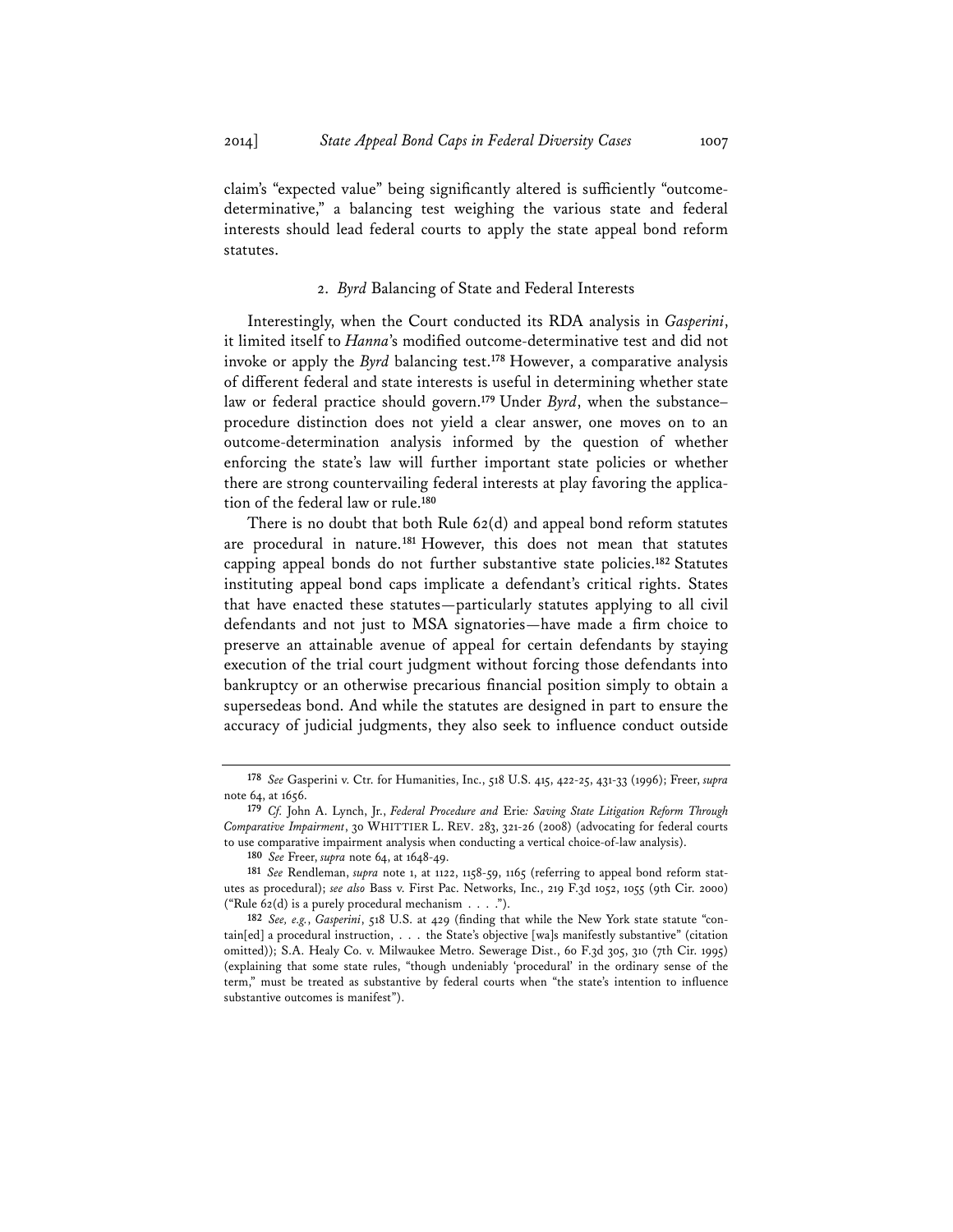the courtroom by leveling the playing field for settlement negotiations—a quintessentially substantive goal.**<sup>183</sup>** A statute's effect of altering the settlement landscape after a judgment, but before an appeal, can be analogized to state statutes capping the amount of damages for a given cause of action. Since there is agreement in the statutory damages cap context that "*Erie* precludes a recovery in federal court significantly larger than the recovery that would have been tolerated in state court,"**<sup>184</sup>** it is plausible to make the policy argument that courts should treat appeal bond statutes similarly.

Enforcing appeal bond reform statutes in federal court would ensure that defendants maintain the rights that states bestowed on them by statute. *Byrd* cautions that even if applying state law would further important state goals, federal law should nonetheless apply if the integrity of the federal judicial system is at stake. However, unlike in *Byrd*, where the balance of power between judge and jury was in question, there is no similar issue affecting the integrity of the federal judicial system in the context of Rule 62(d) and appeal bond reform statutes. Therefore, under a *Byrd*-style analysis, not only is there a risk of vertical forum shopping, but federal courts also have the ability to further state interests without damaging the integrity of the federal judicial system. Under such a scenario, federal courts should apply state statutes capping appeal bonds when applying current federal practice would be outcome-determinative.**<sup>185</sup>**

#### **CONCLUSION**

The federal courts need to preserve a uniformity of process throughout the federal court system. Requiring a defendant to obtain a postjudgment stay according to different processes in different districts would present a

**<sup>183</sup>** *See* Meeting Minutes, *supra* note 56 (statements of Sen. Al Melvin and Marcus Osborn, Manager of Government and Public Affairs, Arizona Manufacturers Council and Arizona Chamber of Commerce) (supporting the addition of appeal bond caps for substantive as well as procedural reasons); *cf. S.A. Healy Co.*, 60 F.3d at 311 (arguing that settlement practice, much like damages, can be classified as "substantive" when vertical forum shopping is taken into consideration); Jones v. Krautheim, 208 F. Supp. 2d 1173, 1175, 1180 (D. Colo. 2002) (applying a Colorado state law concerning pleading requirements for punitive damages because one of the law's purposes was to reduce the number of preemptive settlements).

**<sup>184</sup>** *Gasperini*, 518 U.S. at 431.

**<sup>185</sup>** Professor Burbank suggests that the *Byrd* balancing test does not balance state and federal interests, but rather balances the federal interest in following federal procedural practice with the federal interest in vertical uniformity between state and federal courts. Burbank, *supra* note 118, at 1949 & n.162. Even if Professor Burbank is correct, courts should still apply state statutes capping appeal bonds. The statutes do not affect federal procedural practice, as they do not alter any procedure. Further, the federal courts have an interest in not becoming the "go-to" forum for every lawsuit with a potentially massive jury award.